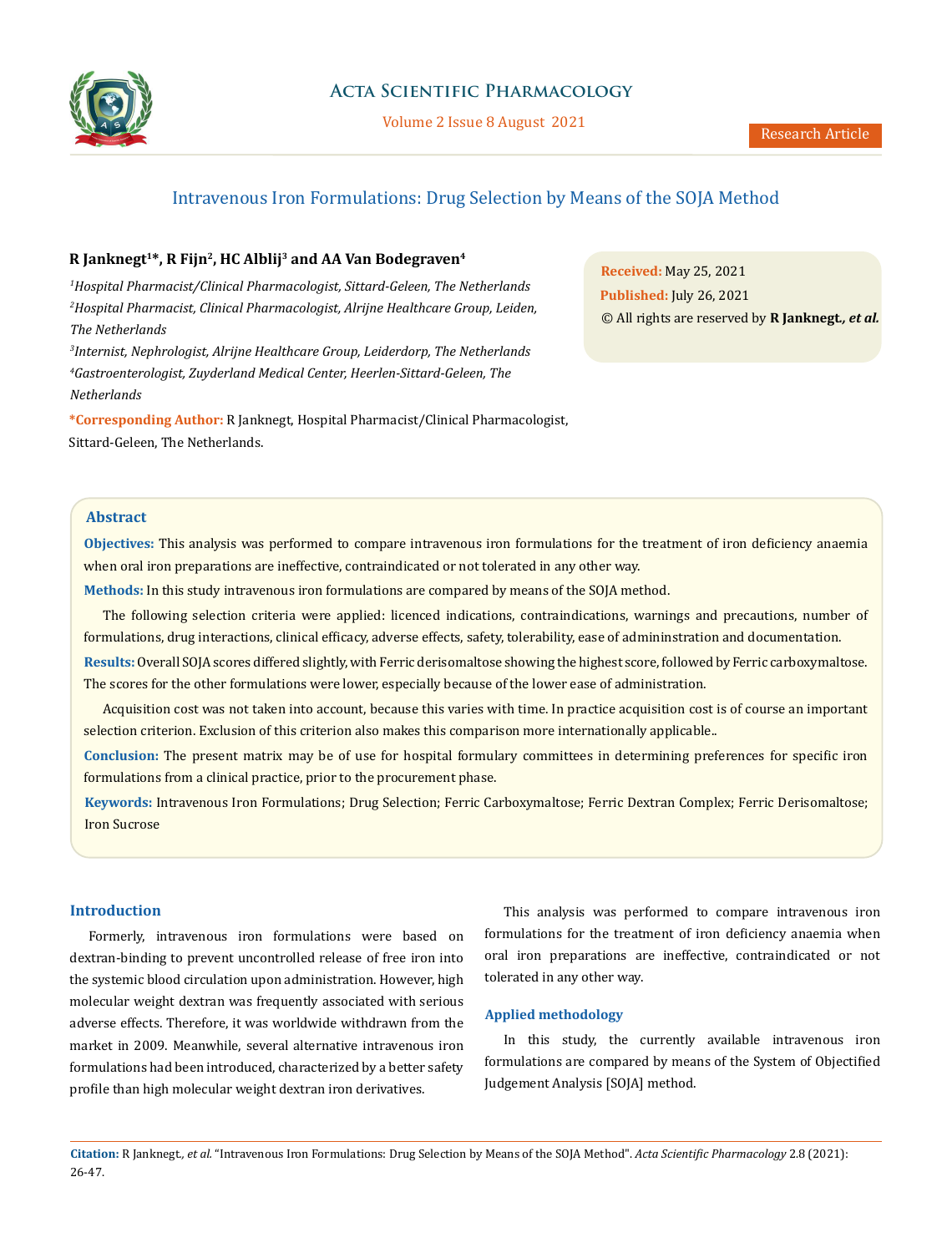The SOJA method is a structured procedure to rationalize drug selection. The relevant selection criteria for intravenous iron formulations are defined and judged by a panel of experts and each selection criterion is given a relative weight [based on expert consensus]. The more important a selection criterion is considered, the higher the relative weight that is given to that criterion. The ideal properties for these medicines are agreed upon and each intravenous iron formulation is scored as a percentage of the score of the ideal medicine for all selection criteria. The medicines with the highest overall score are most suitable for formulary inclusion [1].

In the published SOJA scores, 1000 points are subdivided over the criteria that are considered to be relevant for a particular group of medicines. In the interactive program, the scores for each drug have been determined by a group of experts and the user is free to assign his own relative weight to each criterion adapting to any scale deemed [locally] relevant, thereby calculating a personal score.

## **Methods**

The following medicines were included in the analysis:

- Ferric carboxymaltose, FCM [Ferinject®]
- Low Molecular Weight ferric dextran complex, FDC [CosmoFer®]
- Ferric derisomaltose, FDM, previously called iron isomaltoside [Monofer®, Diafer®]
- Iron sucrose, IS [Venofer, Ferracin®, generic®]

Ferumoxytol [Rienso®] and ferric gluconate [Ferrlicit®], which are not available in the Netherlands, were not included in the analysis.

The main characteristics of iron formulations are shown in table 1.

The selection criteria and authors' weighting are presented in table 2.

# **Selection criteria**

# **Licenced indications**

The number of licensed indications is a good measure of the applicability and documentation of the medicines. The fact that a drug is approved for [almost] all indications listed below is, from

|                          | <b>FCM</b>                                  | <b>FDM</b>                               | <b>FDC</b>                           | <b>IS</b>                 |
|--------------------------|---------------------------------------------|------------------------------------------|--------------------------------------|---------------------------|
| Molecular weight         | 233,000                                     | 150.000                                  | 165.000                              | 35,000-60,000             |
| (Dalton)                 |                                             |                                          |                                      |                           |
| Half-life (h)            | 9.4                                         | $20-35$ hours                            | 27-30                                | 5.3                       |
| Free iron % of dose      | $1-2$                                       | <1                                       | $1 - 2$                              | $4 - 5$                   |
| Concentration iron       | $50 \,\mathrm{mg/ml}$                       | $100 \,\mathrm{mg/ml}$                   | $50 \,\mathrm{mg/ml}$                | $20 \,\mathrm{mg/ml}$     |
| Carbohydrate             | Carboxymaltose<br>(branched polysaccharide) | Isomaltoside (linear<br>oligosaccharide) | Dextran (branched<br>polysaccharide) | Sucrose<br>(disaccharide) |
| Test dose required       | N <sub>0</sub>                              | No                                       | Yes                                  | N <sub>0</sub>            |
| Approved max. daily dose | $1000 \text{ mg}$                           | $20 \,\mathrm{mg/kg}$                    | $20 \frac{\text{mg}}{\text{kg}}$     | $200 \text{ mg}$          |

**Table 1:** Main properties.

| <b>Selection Criterion</b> | <b>Relative Weight Factor</b> |
|----------------------------|-------------------------------|
| Licenced indications       | 60                            |
| Contraindications          | 40                            |
| Warnings and precautions   | 20                            |
| Number of formulations     | 60                            |
| Drug interactions          | 20                            |
| Clinical efficacy          | 300                           |
| Adverse effects            | 200                           |
| Ease of administration     | 200                           |
| Documentation              | 100                           |
| Total                      | 1000                          |

**Table 2:** Selection criteria and authors' weighting.

a formulary point of view, advantageous to another drug, that is approved for only one or two applications.

## **Contraindications**

A large number of contraindications limits the clinical use of medicines. Fewer clinically relevant contraindications imply higher scores.

## **Special precautions and warnings**

Special precautions and warnings may also limit the clinical use of medicines. Fewer precautions and warnings, result in higher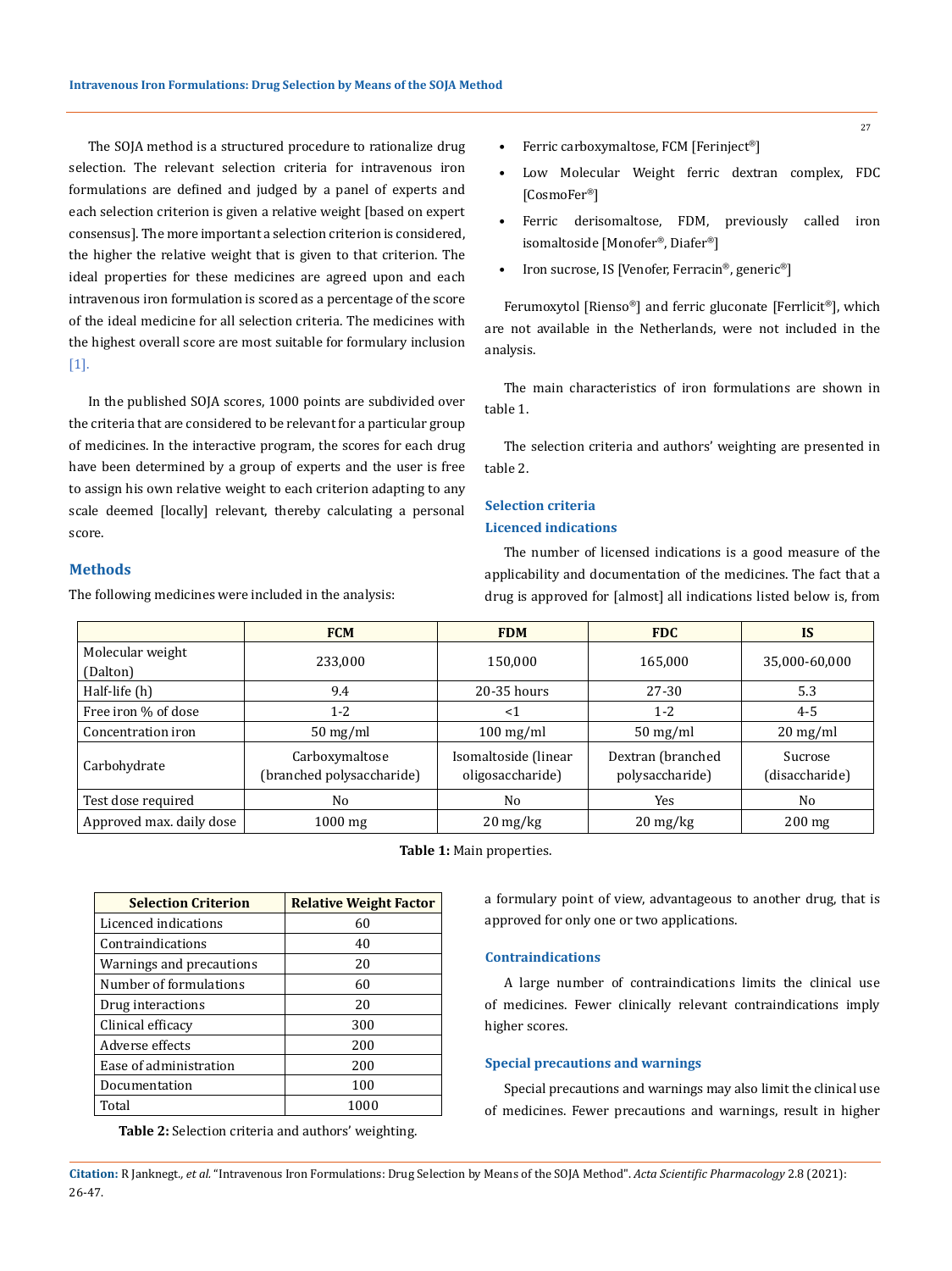scores.

### **Number of available formulations**

A large number of available ready to use formulations offer the possibility to give each patient an optimal dosage with minimal handling of the product.

This was scored as follows [percentage of the relative weight].

| Strength (mg iron) | <b>Score</b> |
|--------------------|--------------|
| 50 <sub>mg</sub>   | 10%          |
| $100 \text{ mg}$   | 10%          |
| 200 mg or 250 mg   | 20%          |
| $500$ mg           | 30%          |
| $1000$ mg          | 30%          |

**Table a**

### **Drug interactions**

Interactions play a role only in patients who use other medicines which may interact with iron formulations. However, it is a relevant criterion from a formulary point of view.

The score for each drug was dependent on the number, frequency and severity of observed drug interactions.

### **Clinical efficacy**

Clinical efficacy is a very important selection criterion for all groups of medicines. The score was dependent on the relative efficacy of each iron formulation, taking into account results from direct comparative studies between iron formulations, comparative studies with other treatments [such as oral iron] or [to a lesser extent] non-comparative studies.

#### **Side effects**

The number, the extent and the severity of adverse effects were in combination another major selection criterion for medicines. A distinction was made between "minor" side effects, such as gastrointestinal disturbances or skin reactions, occurring in clinical trials and severe or even life-threatening adverse reactions observed with large scale use of the medicines. The evaluation of the "minor" adverse effects was based on results of double blind comparative clinical studies.

### **Ease of administration**

It is an advantage when the full dose of an intravenous iron formulation can be administered as a short time infusion.

This was scored as follows.

| <b>Administration</b>                         | Rate                     | <b>Score</b> |
|-----------------------------------------------|--------------------------|--------------|
| IV bolus injection possible                   |                          | 20%          |
| IV infusion possible                          |                          | 20%          |
| IM injection possible                         |                          | 5%           |
| Injection into dialyser possible              |                          | 5%           |
| Max daily dose of at least 1000<br>mg allowed |                          | 10%          |
| Max daily dose of 20 mg/kg<br>allowed         |                          | 10%          |
| Duration of infusion: dose $\geq 1000$<br>mg  | 15 minutes-30<br>minutes | 30%          |
|                                               | 1 hour                   | 20%          |
|                                               | 2 hours                  | 10%          |

**Table b**

#### **Documentation**

The score for this criterion was subdivided in four topics: The first two topics are indicative of the overall clinical documentation of the medicines in randomized controlled clinical studies. A large number of clinical studies and a large number of patients included in these studies signified robust evidence clinical efficacy and safety of this drug in the studied population. The latter two topics were indicative of the overall clinical experience with the drug.

#### **Number of randomized comparative studies**

The number of randomized comparative clinical studies is an important determinant of the clinical documentation. Five % of the relative weight for this topic was granted for each randomized comparative study.

#### **Number of patients in these studies**

Besides the number of clinical studies, the number of patients that were treated with the drug in question had also tot be taken into consideration.

One percent of the relative weight for this topic was awarded for every ten patients enrolled in randomized comparative studies.

**Citation:** R Janknegt*., et al.* "Intravenous Iron Formulations: Drug Selection by Means of the SOJA Method". *Acta Scientific Pharmacology* 2.8 (2021): 26-47.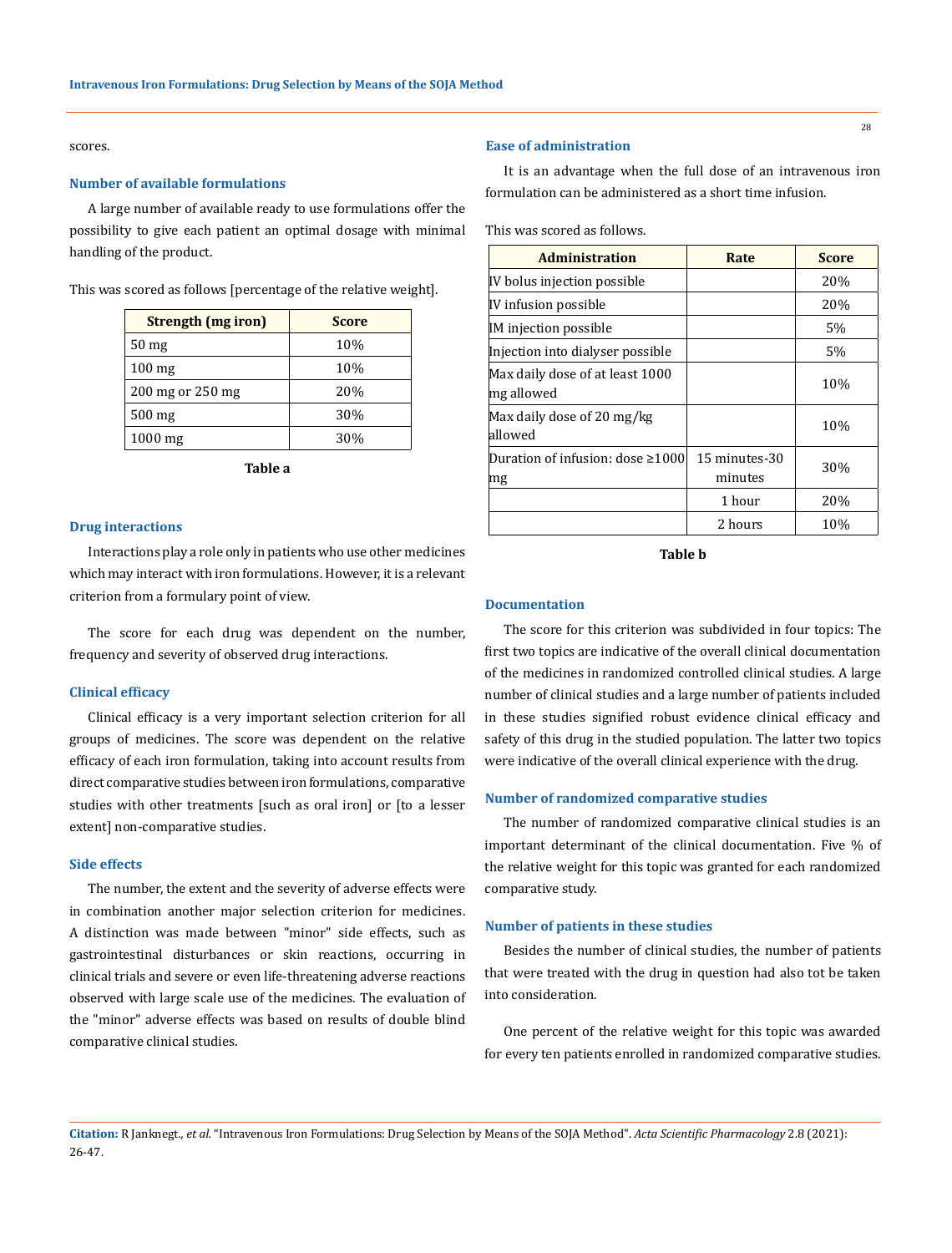### **Number of years marketed**

The number of years that a product has been marketed in any country of the world provided information on the clinical experience with the drug. If a product was on the market for more than 10 years it is very unlikely that serious adverse reactions will be observed that have not been seen in the first ten years after its introduction.

Ten percent of the relative weight for this subcriterion was awarded for every year that the product was available on the market.

### **Number of patients treated worldwide**

Besides the number of years that a product was on the market, also the number of patient days experience with the drug was taken into account.

One percent of the relative weight for this topic was calculated for 100,000 patients treated with the drug in question worldwide.

#### **Results**

# **Licenced indications**

The exact Summary of Product Characteristics SPC texts regarding the licensed indications are summarized below.

### **FCM [Ferinject®]**

Indicated for treatment of iron deficiency, when oral iron preparations are ineffective or cannot be used. The diagnosis of iron deficiency must be based on laboratory tests.

### **FCM [Diafer®]**

Diafer® is indicated in adults for the treatment of iron deficiency in patients with chronic kidney disease on dialysis, when oral iron preparations are ineffective or cannot be used.

The diagnosis of iron deficiency should be based on appropriate laboratory tests [e.g. serum ferritin, serum iron, transferrin saturation or hypochromic red cells].

#### **FDM [Monofer®]**

Indicated for the treatment of iron deficiency in the following conditions when oral iron preparations are ineffective or cannot be used or where there is a clinical need to rapidly administer iron.

Again, iron deficiency must be objectified by laboratory tests.

### **FDC [CosmoFer®]**

Indicated for the treatment of iron deficiency in the following indications:

- When oral iron preparations cannot be used, e.g. due to intolerance, or in case of demonstrated lack of effect of oral iron therapy
- If there is a clinical need to rapidly restore iron stock.

The diagnosis of iron deficiency must be based on appropriate laboratory tests.

### **IS [Venofer®, generic]**

IS is indicated for the treatment of iron deficiency in the following indications:

- If there is a clinical need for a rapid iron supply,
- In patients who cannot tolerate oral iron therapy or who are non-compliant,
- In active inflammatory bowel disease where oral iron preparations are ineffective.
- In chronic kidney disease when oral iron preparations are less effective.

The diagnosis of iron deficiency must be documented as above.

None of the formulations is licensed for use in children under the age of 18.

Although the SPC indications are not entirely identical [IS is explicitly licensed in IBD and kidney disease and FDM [Diafer®]], there are no relevant differences in the clinical applicability based on the licensed indications.

Therefore all formulations are awarded 100%.

### **Contraindications**

All formulations are contraindicated in case of:

- Hypersensitivity to the active substance, or any of its excipients
- Known serious hypersensitivity to other parenteral iron products.
- Anaemia not attributable to iron deficiency, e.g. Aplastic anaemia
- Evidence of iron overload or disturbances in the utilisation of iron.

**Citation:** R Janknegt*., et al.* "Intravenous Iron Formulations: Drug Selection by Means of the SOJA Method". *Acta Scientific Pharmacology* 2.8 (2021): 26-47.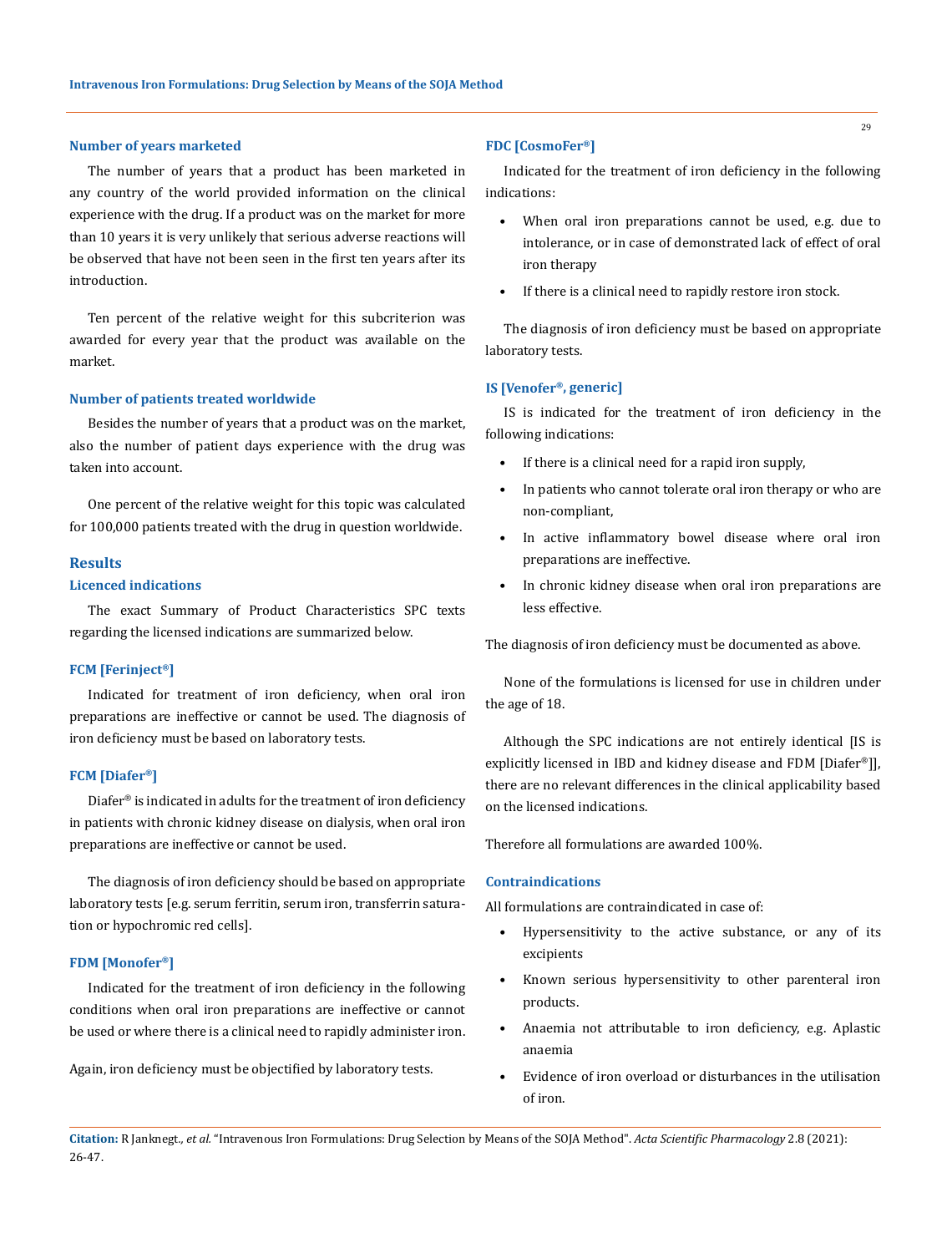### **Specific contraindications**

FDM

• Decompensated liver disease

FDC

- Decompensated liver cirrhosis and hepatitis
- Acute or chronic infection, because parenteral iron administration may exacerbate bacterial or viral infections
- Acute renal failure.

No additional contra-indications are applicable to FCM and IS. These formulations are awarded 80%.

One extra contraindication applies to FDM. This product is awarded 75%.

Most contraindications are applicable for FDC. This formulation is awarded 50%.

## **Special precautions and warnings**

All formulations have the following precautions and warnings in the SPCs:

| SPC –                      | Cosmofer  | https://www.medicines.org.uk/emc/ |
|----------------------------|-----------|-----------------------------------|
| product/48/smpc;           |           |                                   |
| SPC<br>product/5910/smpc;  | Ferinject | https://www.medicines.org.uk/emc/ |
| SPC.<br>product/5676/smpc; | Monofer   | https://www.medicines.org.uk/emc/ |

SPC Venofer [https://www.medicines.org.uk/emc/](https://www.medicines.org.uk/emc/product/5911/smpc) [product/5911/smpc](https://www.medicines.org.uk/emc/product/5911/smpc) [all: accessed 25 March 2021].

Hypersensitivity reactions may occur with all formulations, including serious and potentially fatal anaphylactic or anaphylactoid reactions. Hypersensitivity reactions have also been reported after previously uneventful doses of parenteral iron complexes. The risk is enhanced for patients with known allergies including drug allergies, including patients with a history of severe asthma, eczema or other atopic allergy or patients with immune or inflammatory conditions [e.g. systemic lupus erythematosus, rheumatoid arthritis].

All formulations should only be administered when staff trained to evaluate and manage anaphylactic reactions is immediately available, in an environment where full resuscitation facilities can be assured. Each patient should be observed for adverse effects for at least 30 minutes following each iron administration. If hypersensitivity reactions or signs of intolerance occur during administration, the treatment must be stopped immediately. Facilities for cardio respiratory resuscitation and equipment for handling acute anaphylactic or anaphylactoid reactions should be available, including an injectable adrenaline solution. Additional treatment with antihistamines and/or corticosteroids should be given as appropriate.

### **Infection**

It is recommended that the treatment with iron is stopped in patients with ongoing bacteraemia. Therefore, in patients with chronic infection a benefit/risk evaluation has to be performed, taking into account the suppression of erythropoiesis.

Another relevant warning applies to FCM regarding hypophosphataemic osteomalacia. This is discussed as a safety criterion. Serum phosphate should be monitored in patients who receive multiple administrations at higher doses or long-term treatment, and those with existing risk factors for hypophosphataemia [SPC Ferinject [https://www.medicines.org.uk/emc/product/5910/](https://www.medicines.org.uk/emc/product/5910/smpc) [smpc](https://www.medicines.org.uk/emc/product/5910/smpc) [accessed 25 March 2021]]. This results in a 10% lower score for FCM: 40%.

All other formulations are awarded 50%.

### **Number of available formulations**

The following presentations are presented in table.

# **Available formulations FCM [Ferinject®]**

- 2 mL solution with100 mg iron. Available in pack sizes of 1, 2 and 5 vials.
- 10 mL solution with 500 mg iron. Available in pack sizes of 1, 2 and 5 vials.
- 20 mL solution with 1,000 mg iron. Available in a pack size of 1 vial.
- Not all pack sizes may be marketed.

#### **FDM [Monofer®]**

- 1 ml solution with 100 mg iron as FDM
- 2 ml solution with 200 mg iron as FDM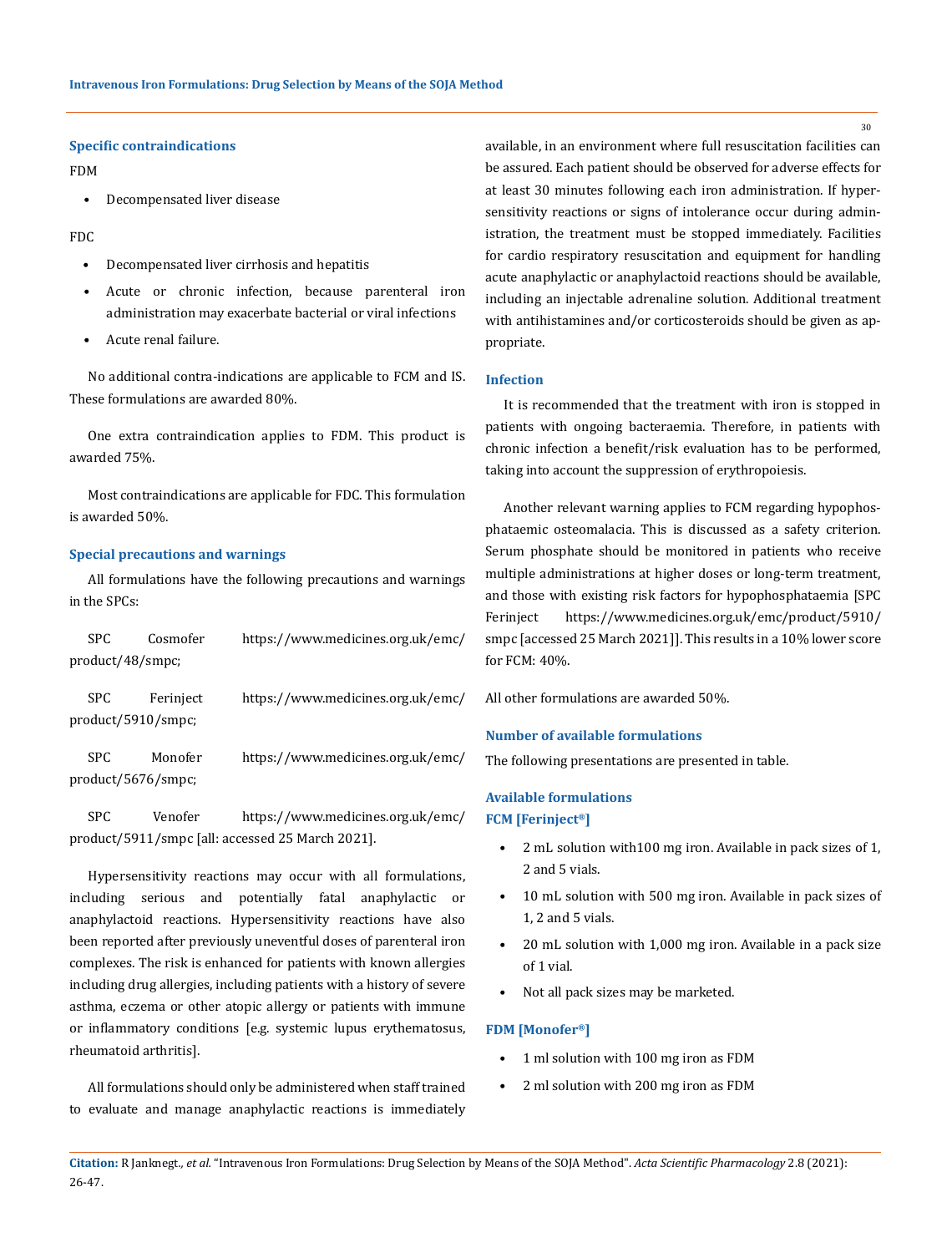- 5 ml solution with 500 mg iron as FDM
- 10 ml solution with 1,000 mg iron as FDM

### **FDC [CosmoFer®]**

- 2 ml solution with 100 mg iron[III] as Iron[III]-hydroxide dextran complex
- 5 ml solution with 250 mg iron[III] as Iron[III]-hydroxide dextran complex
- 10 ml solution with 500 mg iron[III] as Iron[III]-hydroxide dextran complex
- Each ml contains 50 mg Iron[III].

### **IS [Venofer®, generic]**

- Ampoule 1 ml solution with 20 mg of iron as IS [iron[III]hydroxide sucrose complex].
- Ampoule 5 ml solution with 100 mg iron as IS [iron[III] hydroxide sucrose complex].
- Vial 2.5 ml solution with 50 mg iron as IS [iron[III]-hydroxide sucrose complex].
- Vial 5 ml solution with 100 mg iron as IS [iron[III]-hydroxide sucrose complex].

| The score is presented in table 3. |  |
|------------------------------------|--|
|------------------------------------|--|

| <b>Formulation</b> | 50<br>mg | $100$ mg | 200/250 500 mg <sup>-</sup><br>mg |   | 1000<br>mg | <b>Score</b> |
|--------------------|----------|----------|-----------------------------------|---|------------|--------------|
| FCM                |          | ٠        |                                   |   |            | 70%          |
| <b>FDM</b>         |          | +        |                                   | + | $\ddot{}$  | 90%          |
| <b>FDC</b>         |          | +        |                                   | + |            | 60%          |
| IS                 |          | +        |                                   |   |            | 20%          |

**Table 3:** Formulations.

#### **Drug interactions**

Virtually no relevant drug interactions have been described for any of the parenteral iron formulations. The absorption of oral iron is reduced when administered concomitantly with parenteral iron preparations. Therefore, [additional or continuation of] oral iron therapy should discouraged, whilst intravenous iron therapy is indicated or ongoing.

All formulations are awarded 90%.

### **Clinical efficacy**

Only studies with at least 25 patients per treatment arm were taken into account. Many small scale studies were therefore excluded [2-21]. Of these, 16 studies were performed with IS [2-17], 3 with FDC  $[18-20]$  and one with FCM  $[21]$ . Studies were also excluded when it was unclear which iv iron formulation was studied [22].

# **Direct comparative studies between two iv iron formulations FCM vs FDC**

In one study FCM and FDC were compared in patients with iron deficiency anaemia. The primary endpoint was safety. hHemoglobin concentrations increased from baseline value with 2.8 g/dl, and 2.4 g/dl for FCM and FDC, respectively, being statistically insignificantly different. The increase in each cohort [efficacy] was statistically highly significant,  $p = 0.001$ . Ferritin increased more in the FCM cohort [543] compared to the FDC cohort [319],  $p = 0.001$ . Transferrin saturation increased less in FCM users [30%] than in FDC users [38%], p = 0.001 [23].

### **FCM vs IS**

The REPAIR-IDA trial was by far the largest direct comparative trial performed between two intravenous iron formulations. The study included over 2500 patients with iron-deficiency anaemia and impaired renal function. The primary endpoint was the maximal haemoglobin increase from baseline during an eightweek study period. The mean haemoglobin increase was 1.13 g/ dl in the FCM group and 0.92 g/dl in the IS group [95% Confidence Interval of this difference 0.13-0.28], indicating noninferiority of FCM. The study was designed to show noninferiority of FCM, but incidentally superiority was observed. haemoglobin concentration increment was numerically higher for all subgroups in case of FCM use [various baseline haemoglobin levels, EPO use and stage of chronic kidney disease]. The proportion of patients showing an increase of haemoglobin of more than 1.0 g/dl was greater in the FCM group [48.6%] than in the IS group [41.0%], with a 95% CI of the difference: amounting 3.6 to11.6%. Mean increases in serum ferritin, transferrin saturation and serum iron were also statistically significantly greater in the FCM group [24].

In the FERGIcor study FCM was also compared with IS. The study was performed in patients with iron deficiency anaemia caused by IBD. The primary endpoint was haemoglobin response [defined as an increase of at least  $2$  g/dl] at week 12. The primary

**Citation:** R Janknegt*., et al.* "Intravenous Iron Formulations: Drug Selection by Means of the SOJA Method". *Acta Scientific Pharmacology* 2.8 (2021): 26-47.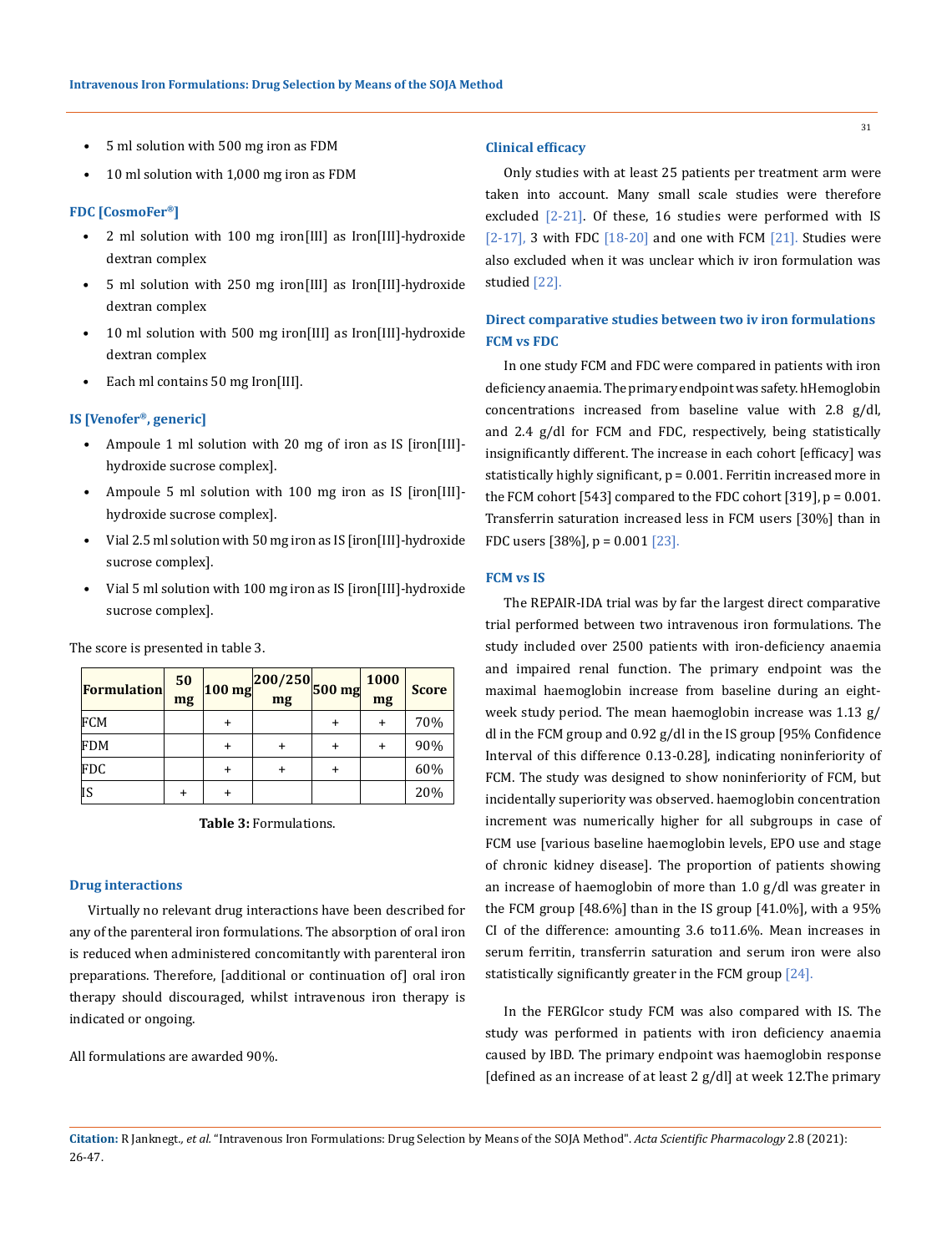endpoint was achieved in 66% of patients treated with FCM vs 54% of patients treated with IS, 95% CI for the difference 3.07 to 20.97, p = 0.004] in the full analysis set, with similar results in the per protocol set. The overall iron dose in the FCM group however was higher than in the IS group: 1377mg vs 1160 mg. Reference values of haemoglobin [gender dependent > 12 of 13 g/dl], transferrin saturation levels [20-50%] and ferritin [>100 microg/L] were reached in more patients treated with FCM [25].

In an Indian study FCM and IS were compared again. The study was performed in gynaecological and obstetric patients. The primary endpoint was haemoglobin response [defined as an increase of at least 2 g/dl] at week 4. An increase in the mean haemoglobin was observed from 7.76 g/dl  $\pm$  0.709 to 13.25 g/dl  $\pm$ 0.606 in patients treated with FCM and 7.64 g/dl  $\pm$  0.710 to 11.59  $\pm$  $0.733$  g/dL  $[P < 0.001]$  in patients treated with IS after four weeks of therapy [26].

### **FDM vs IS**

In the PROPOSE study FDM and IS were compared in patients undergoing haemodialysis. The primary efficacy endpoint was the proportion of patients with haemoglobin concentration between 9.5 and 12.5 g/dl at six6weeks. Patients were randomized to either a single injection of 500 mg or 500 mg in split doses of FDM or 500 mg IS in split doses. In both treatment arms, similar efficacy was shown with more than 82% of patients with haemoglobin in the target range [non-inferiority,  $p = 0.01$ ]. The effects of both formulations on quality of life were also similar  $[27]$ .

In the PROVIDE study, efficacy and safety of FDM and IS were compared in patients with iron deficiency anaemia who were intolerant of, or unresponsive to, oral iron. Five hundred and eleven patients with iron deficiency anaemia from different causes were randomized 2:1 to FDM or IS and followed for 5 weeks. The mean cumulative dose of FDM was 1640.2 mg, and of IS 1127.9 mg. The primary endpoint was the proportion of patients with a haemoglobin increase 2 g/dL from baseline at any time between weeks 1-5. Both non-inferiority and superiority in favour of FDM were confirmed for the primary endpoint, and a shorter time to haemoglobin increase 2 g/dL was observed with FDM. For all biochemical efficacy parameters, faster and/or greater improvements were found with FDM  $[28]$ . Similar results were seen in a subpopulation of gynaecological patients [29].

 The FERWON-NEPHRO study was an open-label, comparative, randomized, multi-centre trial conducted in over 1500 nondialysis dependent chronic kidney disease patients with iron deficiency anaemia randomized 2:1 to either FDM 1000 mg [1027 subjects] or IS administered as 200 mg IV injections repeated up to a cumulative dose of 1000 mg [511 subjects]. For the coprimary efficacy endpoint, the change from baseline to week 8 of haemoglobin concentration was almost identical in both groups, demonstrating non-inferiority of FDM [30].

The FERWON-IDA study was an open-label, comparative, randomized, multi-centre trial conducted in 1512 patients with iron deficiency anaemia randomized 2:1 to either FDM 1000 mg [1009 subjects] or IS in a cumulative dose of 1000 mg [503 subjects]. For the co-primary efficacy endpoint the change from baseline to week 8 of haemoglobin concentration was 1.55 mmol/l in both groups, demonstrating non-inferiority of FDM [31].

Some indirect comparisons between two formulations, using retrospective data were not included in this analysis [32,33].

### **FDC vs IS**

In one small scale study FDC and IS were compared in predialysis patients with anaemia. No statistically significant differences were found considering any predefined efficacy endpoint [34].

# **Randomized comparative studies with other treatments FCM**

In three studies FCM was investigated in patients with iron deficiency anaemia.

FCM was studied in comparison with oral iron sulphate. All patients were pretreated with oral iron sulphate for 14 days, followed by randomization. The primary efficacy endpoint was change of haemoglobin concentration to the highest observed during 5 weeks. The haemoglobin concentration increase was higher in the FCM group than in the oral iron sulphate group: 1.57 vs  $0.80$  g/dl, p =  $0.001$  [35].

Standard medical care [SMC] was compared with FCM in yet another study. Both a single as well as multiple doses of 750 mg FCM were compared to SMC. The single dose study showed greater increases in haemoglobin than SMC [1.15 vs 0.78 g/dl]. Ferritin concentrations also increased more in the FCM group: 146 vs 67 ug/l, as did haematocrit [3.4 vs 2.4]  $\lceil 36 \rceil$ .

**Citation:** R Janknegt*., et al.* "Intravenous Iron Formulations: Drug Selection by Means of the SOJA Method". *Acta Scientific Pharmacology* 2.8 (2021): 26-47.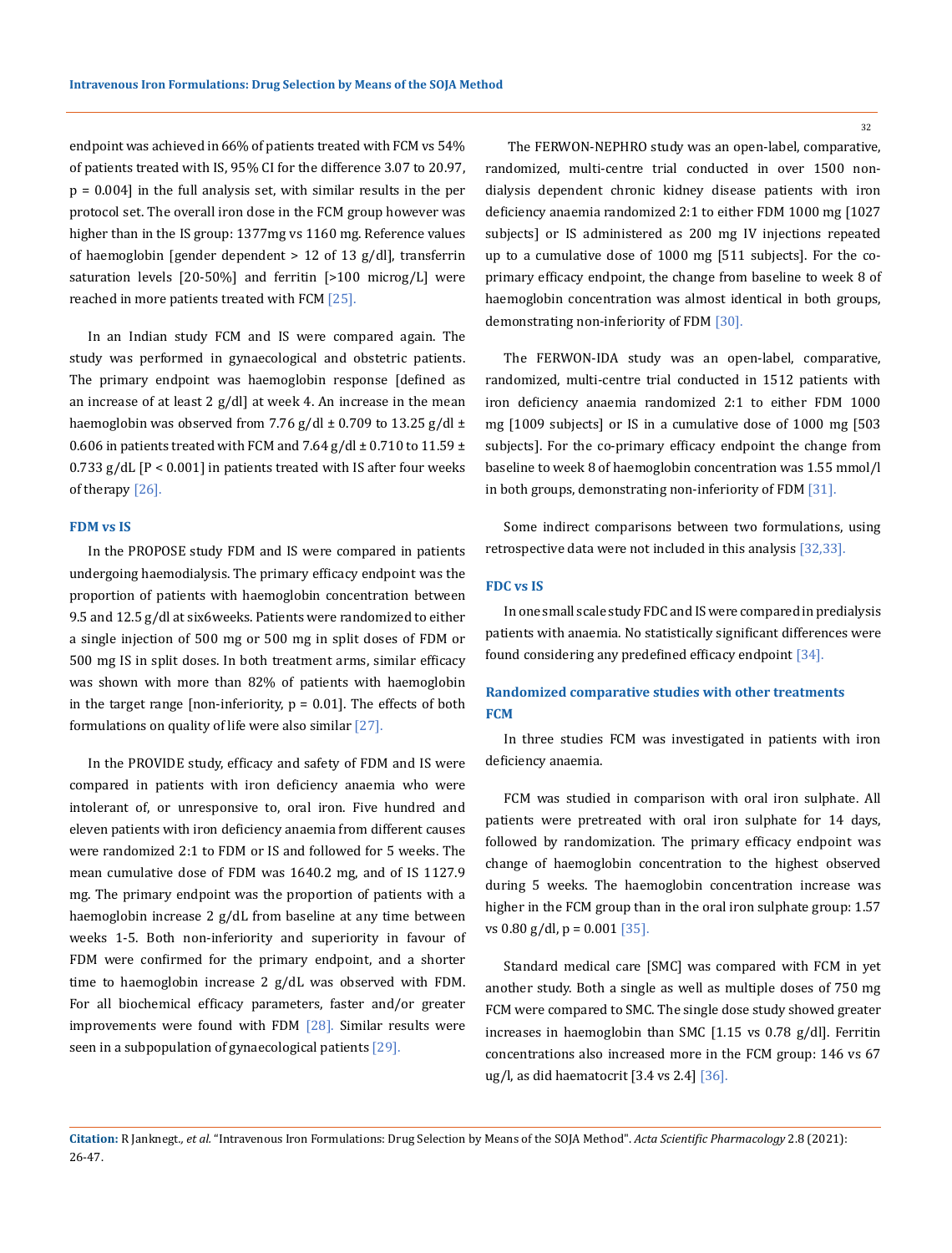FCM was studied in patients with iron deficiency anaemia and heart failure in two studies.

In the FAIR-HF trial FCM was compared with placebo. The primary endpoint was a self-reported Patient Global Assessment and NYHA functional class at week 24. Secondary endpoints included 6 minutes walking distance and health-related quality of life. Patient Global Assessment showed a moderate or strong improvement in 50% of patients in the FCM group vs 28% for placebo, with an odds ratio of 2.51, 95% CI 1.75-3.61]. Of patients treated with FCM, 47% had a NYHA functional class of I or II, compared to 30% for placebo [37].

Placebo was compared with FCM in the CONFIRM-HF study during 52 weeks. The primary endpoint was the change in 6 minutes walking test from baseline to week 24. FCM showed an improvement in walking distance [36 m difference with placebo, p < 0.001]. From week 24 onwards, FCM showed a statistically significant improvement of NYHA class, Patient Global Assessment Quality of life and fatigue score compared to placebo [38].

FCM was additionally investigated in patients with iron deficiency anaemia caused by IBD.

In one study FCM was compared with oral iron sulphate. The primary endpoint was the change of haemoglobin concentration from baseline to week 12. The study was designed to demonstrate noninferiority. The mean haemoglobin increased from 8.7 g/d lto 12.3 g/d lin the FCM groups, and from 9.1 g/dl to 12.1 g/dl in the iron sulphate group, confirming noninferiority of FCM. The rise of haemoglobin concentration was quicker in the FCM group. Median ferritin levels increased from 5 to 323 ug/lin the FCM at week 2, followed by a gradual decrease to 43 microg/L at week  $12$  [39].

FCM was compared to iron sulphate in patients who had suffered from upper gastrointestinal bleeding. The primary endpoint was the difference in haemoglobin at the end of treatment. A small  $[n = 14]$  placebo group was included as well. The haemoglobin concentration at week 13 was higher in the iv and oral iron groups [13.9 and 13.5 g/dl, respectively], than in the placebo group [11.5  $g/dl$ ],  $p < 0.01$  [40].

FCM was compared to oral ferrous glycine sulphate in a study in patients who developed postoperative anaemia after total knee arthroplasty. The primary endpoint was change in haemoglobin concentration from day 4 to 30 postoperatively. The target value of haemoglobin [> 12 g/dl] was reached more frequently with FCM  $[42\%]$  than for ferrous glycine sulphate  $[24\%]$ , p = 0.04]. The difference in haemoglobin increase was not statistically significantly different between the two treatments [41].

FCM and oral iron sulphate were compared in women with postpartum anaemia in two studies. FCM was more effective than oral iron sulphate in increasing haemoglobin concentration or achieving target haemoglobin concentration [42-44]. Similar results were achieved in another study in patients with iron deficiency anaemia due to heavy uterine bleeding [45]. FCM was also more effective than iron sulphate in pregnant women with iron deficiency [46].

A good clinical efficacy of FCM to oral iron sulphate or to standard medical care was shown in two studies [including oral or iv iron or no iron] [47,48].

Two dosages of FCM aimed at either higher [400-600 microg/L] or lower [100-200 microg/L] ferritin levels were compared to oral iron. The high ferritin group was more effective than the low ferritin group or placebo in reaching initiation of anaemia treatment [49].

FCM showed superior clinical efficacy in patients with postoperative anaemia compared to standard care on all investigated endpoints, including transfusions [50].

In a meta-analysis superiority of FCM was shown compared with oral iron sulphate in improving both haemoglobin and serum ferritin concentrations as well as transferrin saturation [51].

### **FDM**

In the PROTECT study FDM  $[n = 30]$  was compared to placebo [n = 30] to prevent postoperative anaemia in preoperatively non-anaemic patients undergoing elective or subacute coronary artery bypass graft, valve replacement or a combination thereof. Patients were randomized to receive a single dose of either 1000 mg FDM or placebo. The primary endpoint was to demonstrate superiority of FDM regarding haemoglobin concentration at 4 week, postoperatively. Haemoglobin concentrations at baseline were comparable: 14.3 vs 14.0 g/dl. FDM resulted in higher haemoglobin concentrations than placebo at 4 week. Full Analysis Set: 12.6 vs 11.8  $g/dl$ ,  $p = 0.012$ . More patients were non-anaemic in the group treated with FDM:  $39\%$  vs  $8\%$ , p = 0.019 [52].

**Citation:** R Janknegt*., et al.* "Intravenous Iron Formulations: Drug Selection by Means of the SOJA Method". *Acta Scientific Pharmacology* 2.8 (2021): 26-47.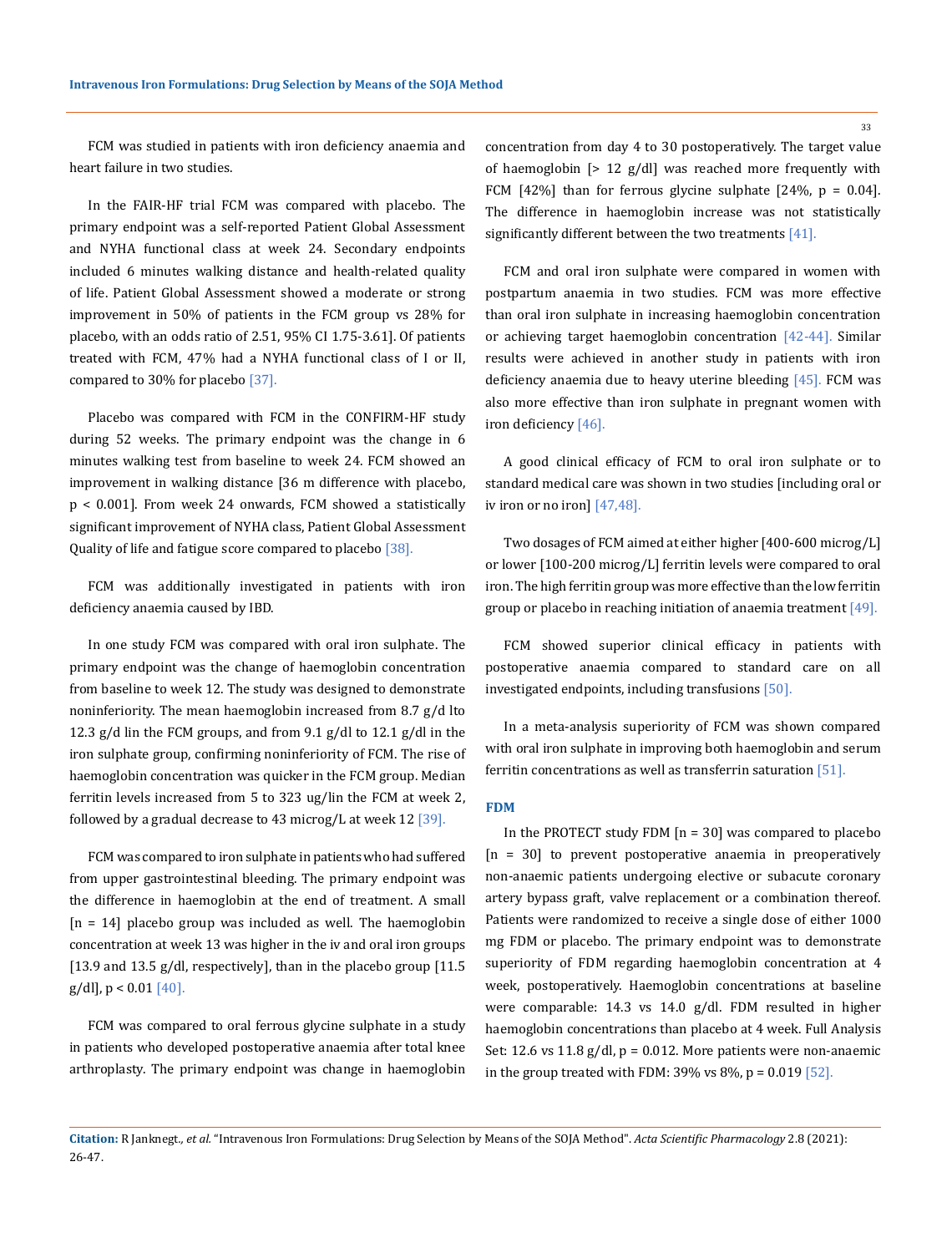In the PROCEED study FDM was compared to oral iron sulphate in patients with anaemia caused by IBD. Patients were randomized to receive 1000 mg [given as either 2 infusions of 500 mg or one infusion of 1000 mg] FDM according to the Ganzoni formula or 200 mg of oral iron sulphate. The primary endpoint was the change in haemoglobin concentration from baseline to week 8, using a noninferiority design. Unfortunately, this could not be demonstrated. There was a trend for oral iron sulphate to be more effective in increasing haemoglobin concentration than FDM. The estimated treatment effect was  $-0.37$  [p = 0.09] in the full analysis set and  $-0.45$  in the per protocol analysis set [p = 0.04]. The mean change in ferritin concentration was higher for FDM, with an estimated treatment effect of 49 microg/l,  $p = 0.002$ . Transferrin saturation was lower in the FDM group, with an estimated treatment effect of -4.4, p = 0.005. The dose-response relationship observed with FDM suggested that the true iron demand of IV iron was underestimated by the modified Ganzoni formula. The haemoglobin response [haemoglobin increase of haemoglobin concentration ≥2 g/dl] rate was 93% for patients receiving  $> 1000$  mg FDM  $[53]$ .

FDM was compared to oral iron sulphate in patients with cancer related anaemia in the PROFOUND study. The primary efficacy outcome was a change in haemoglobin concentration from baseline to week 4. The primary efficacy outcome was tested for noninferiority, whereas the remaining outcomes were tested for superiority. FDM was noninferior to oral iron in change in haemoglobin concentration from baseline to week 4. A statistically significant mean decrease in fatigue score was observed from baseline to week 12 in the FDM group, but not in the oral iron group. No other statistically significant differences were found on other efficacy endpoints [54].

In the PROGRESS study FDM was compared to oral iron sulphate in patients with chronic kidney diseases who were not dialysis dependent in a noninferiority study. The primary efficacy outcome was change in haemoglobin concentration from baseline to week 4. FDM was noninferior to oral iron on all efficacy parameters and was superior to oral iron regarding haemoglobin concentration increase at weeks 3 and 8 [55].

FDM was compared to standard therapy in the prevention of anaemia in patients undergoing total knee arthroplasty [TKA] in a Korean study. The administered dose of FDM in the treatment group was  $1136 \pm 225$  mg. The incidence of anaemia at 30 days

after TKA was lower in the treatment group [34.1%, 15/44] than that in the control group [62.2%, 28/45]: relative risk 0.55 [95% confidence interval,  $0.34$  to  $0.88$ ],  $P = 0.008$ . In line, haemoglobin and serum ferritin concentrations, and transferrin saturation were also statistically significantly higher in the treatment group at 30 days after TKA [56].

The efficacy of FDM [1 g] in comparison with placebo in firsttime female blood donors was evaluated in the PROCESS study. The primary endpoint of the trial was change in haemoglobin concentration from baseline to before the third blood donation. The increase in haemoglobin concentration was higher for FDM compared with placebo before both the second blood donation and the third blood donation [57].

The PROACTIVE study was an open-label, comparative, randomized, single-centre trial conducted in 200 healthy women with postpartum haemorrhage exceeding 700 mL and ≤1000 ml or postpartum haemorrhage >1000 ml and haemoglobin concentration >6.5 g/dl measured >12 hours after delivery. The women were randomized 1:1 to receive either a single dose of 1200 mg FDM or standard medical care. The primary endpoint was the aggregated change in physical fatigue within 12 weeks postpartum. The difference in aggregated change in physical fatigue score within 12 weeks postpartum was -0.97 [p = 0.006], in favour of FDM  $[58]$ .

### **FDC**

FDC [single total dose infusion or 100 mg at each dose of EPO] was compared to oral iron sulphate 325 mg bid and no iron in patients with chronic kidney disease receiving EPO therapy in one study.The primary efficacy endpoint was change in haemoglobin concentration from baseline to study endpoint [6 weeks]. The mean increase in haemoglobin concentration was 25 g/L for the iv bolus injection, 24 g/L for the total dose infusion, 15 g/L for oral iron sulphate and 9 g/L for no iron, respectively. The mean increases in both FDC groups were statistically significantly higher than in the oral iron and no iron groups [59].

The addition of FDC to either 300 mcg or 500 mcg darbepoetin every 3 weeks was studied in patients with chemotherapyinduced anaemia. The primary endpoint was achievement of target haemoglobin concentration  $[> 11 \text{ g}/dl]$  at the end of study. Statistically significantly more patients receiving iron [82%] than with darbepoetin monotherapy [72%] achieved target haemoglobin concentration [60].

**Citation:** R Janknegt*., et al.* "Intravenous Iron Formulations: Drug Selection by Means of the SOJA Method". *Acta Scientific Pharmacology* 2.8 (2021): 26-47.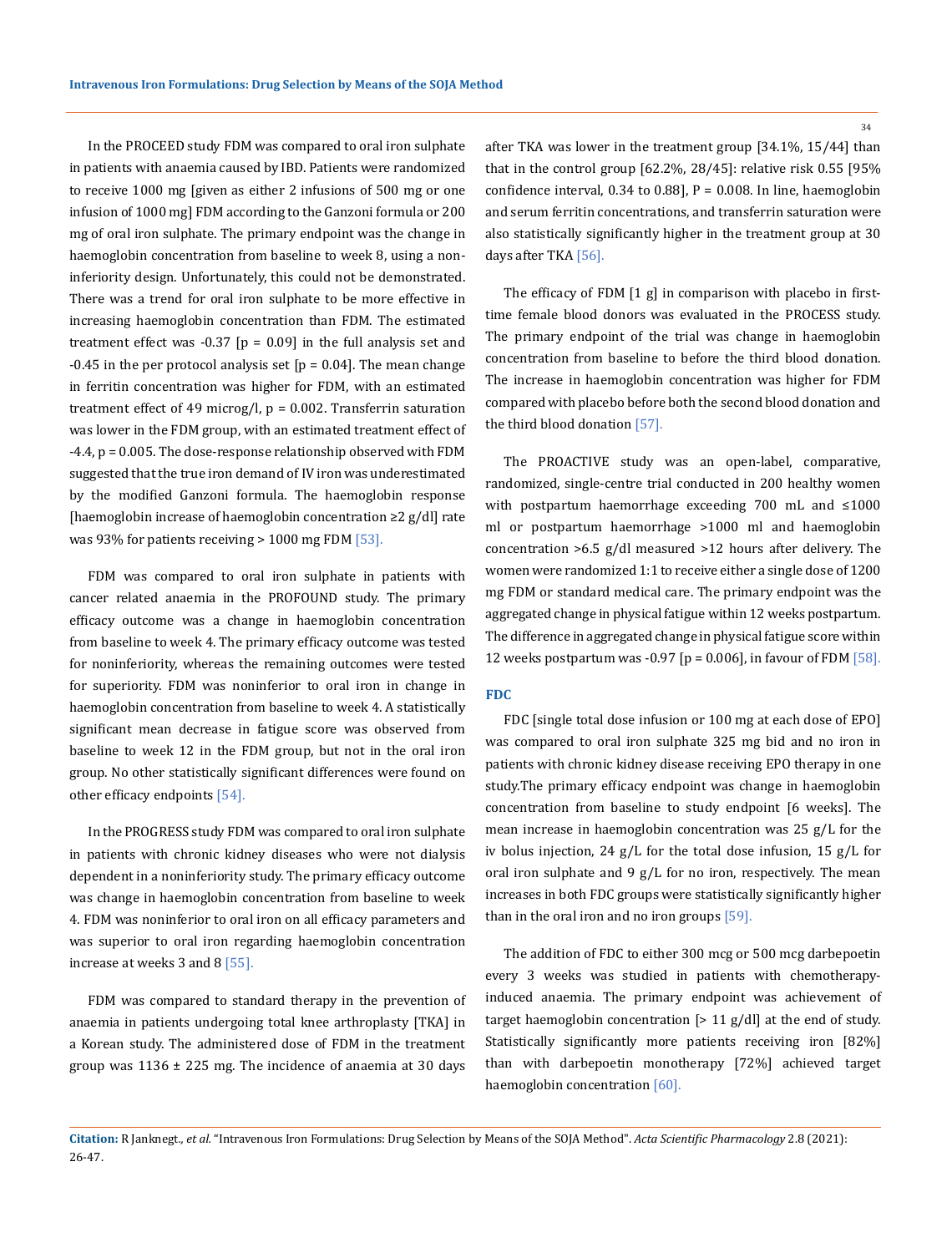#### **IS**

In several, mostly small scale, studies, IS was compared with oral iron [iron sulphate or Iron protein succinate] in pregnant or postgestational women. IS was as effective  $[61,62]$  or more effective [63-68] than oral iron in increasing haemoglobin concentration at the end of the study. IS was as effective as another intravenous iron formulation, Iron sorbitol in a direct comparative study [69]. IS was also more effective than oral iron in the prophylactic use in raising preoperative haemoglobin concentration in women undergoing surgery for menorrhagia [70].

IS was more effective than placebo in reducing fatigue in premenopausal women with fatigue who were non-anaemic at baseline [71]. IS was more effective than oral iron sulphate in reducing blood transfusion in women with gynaecologic cancer receiving platinum-based chemotherapy [72].

IS was compared to oral iron sulphate in patients with anaemia caused by IBD. The primary endpoint was response to treatment at week 20, assessed by haemoglobin concentration increase of more than 2 g/dl, remaining anaemia at 20 week and the proportion of patients reaching the target haemoglobin reference concentration. IS was not statistically significantly more effective than oral iron in increasing haemoglobin concentration more than 2 g/dl [66% vs 47%]. There was no difference in the mean increase of haemoglobin concentration [73].

IS was compared to oral iron in three studies in patients with anaemia caused by chronic kidney disease. In all studies, one in haemodialysis patients and two in predialysis patients, a higher increase of haemoglobin concentration was shown in the IS groups [74-76]. IS was compared to oral iron sulphate in patients with chronic kidney disease who were non-anaemic at baseline in another study. The primary endpoint was change in haemoglobin concentration at 12 months, or at termination after at least 6 months of treatment. At study end, haemoglobin concentration did not differ between the groups [77].

IS was not more effective in reducing postoperative blood transfusion rate than standard treatment alone when used preoperatively in elderly patients undergoing hip fracture surgery. A statistical significant reduction in blood transfusions was seen in a subgroup of patients with intracapsular fractures [78].

IS was compared to ferumoxytol in patients with iron deficiency anaemia who had shown an unsatisfactory response to oral iron. The study was designed to show noninferiority of ferumoxytol compared to IS. The proportion of patients achieving a haemoglobin concentration increase of > 2 g/dl was comparable for IS [81%] and ferumoxytol [84%], demonstrating non inferiority of ferumoxytol. The mean increase in haemoglobin concentration was higher for ferumoxytol [2.7 g/dl vs 2.4 g/dl, p =0.0124] [79].

IS added to erythropoietin increased haemoglobin concentration to a greater extent than standard treatment alone in patients with anaemia due to lymphoproliferative malignancies. The proportion of patients showing a haemoglobin concentration increase of at least 2 g/dl was 93% compared to 53%. The mean erythropoietin dose was also statistically significantly reduced in the IS group [80].

Prophylactic IS was no more effective than oral iron or placebo regarding effects on postoperative haemoglobin concentration or haematocrit in patients undergoing elective cardiac surgery [81]. This was also the case for postoperative use of IS [82].

IS was more effective in reducing iron depletion and restless legs symptoms than oral iron sulphate in blood donors [83].

### **Noncomparative studies**

The efficacy of FCM was confirmed in several non-comparative studies. These studies are not further discussed in this article [84- 87].

The use of 1000 mg of FDM was studied in 182 patients with chronic kidney disease [88], in patients with IBD [89] and in patients undergoing urological surgery [90]. FDM was effective and well tolerated in both studies. Because of the non-comparative design, these studies are not discussed in detail.

Non-comparative trials studied the use of FDC in various patient populations [91-93]. Because of the non-comparative design, these studies are not discussed in detail.

Several non-comparative studies were performed with IS [94- 99]. These studies are not further discussed.

In one meta-analysis, FCM and FDM were compared. In the study no direct comparative studies were included. The indirect comparison indicated a significantly higher increase from baseline haemoglobin for FDM, but there was no significant difference in the

**Citation:** R Janknegt*., et al.* "Intravenous Iron Formulations: Drug Selection by Means of the SOJA Method". *Acta Scientific Pharmacology* 2.8 (2021): 26-47.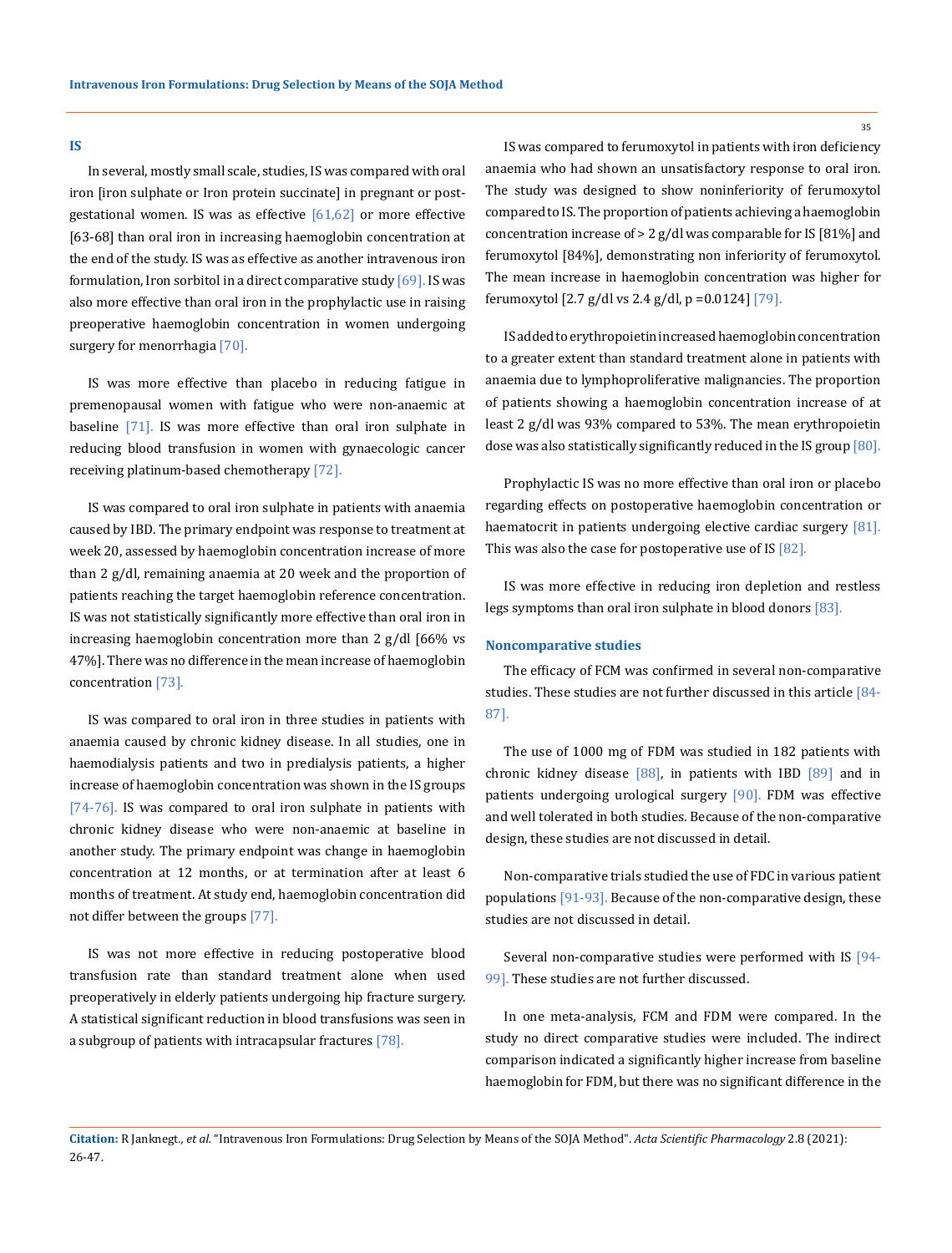proportion of patients with a clinically-relevant response [100]. These findings are difficult to interpret due to differences in study design and patient population.

### **Discussion**

The number of direct comparative studies between the intravenous iron formulations is relatively limited, thwarting to draw robust conclusions regarding effectiveness. FCM and FDM were more effective than IS when considering few specific outcomes in several studies. However, dosages of FCM and FDM in these studies differed from that of IS. Generally, in most study designs intravenous iron dose is usually titrated to a desired haemoglobin concentration. Therefore, clinical relevant differences in effectiveness are unlikely to be found in clinical studies.

All intravenous iron formulations offer relevant advantages over oral iron. Intravenous iron works more rapidly than oral iron and can be given in acute GI bleeding, in combination with erythrocyte concentrate. This also applies to chronic blood loss due to oral anticoagulant drugs.

There is no evidence to suggest major or relevant differences between the intravenous iron formulations regarding efficacy. Therefore, all formulations were [arbitrary] awarded 70%.

### **Adverse effects**

Serious anaphylactic reactions have been described for intravenous iron formulations, although formerly more often than with the current formulations. It is of relevance to discern common infusion reactions, that are inconvenient but relatively harmless, from these rare but severe anaphylactic reactions. The US Food and Drug Administration [FDA] concluded in 2010 that there was insufficient data to conclude that there are relevant differences in the incidence of anaphylactic reactions between the formulations [101].

Similar observations were later made by the European Medicines Agency [EMA] [103]. In this article only studies with low molecular weight FDC, marketed as Cosmofer® [Europe] or INFeD™ [US] were included, because other formulations are associated with a higher incidence of serious adverse reactions, although the incidence remains very low in absolute numbers for all iron formulations [103-105]. In one meta-analysis, it was shown that no difference was demonstrable between the iron formulations included in this analysis [106]. By means of an indirect comparison of studies using meta-analysis with FCM, FDM and IS, it was concluded that a lower incidence of serious adverse reactions for FDM was reported when compared to the other formulations [107].

Several studies investigated The risk of infection with iv iron formulations was studied in several studies, which concluded that there is no evidence for an increased risk of infection compared to oral treatment, placebo or no treatment [106,108].

A good tolerability profile of intravenous iron formulations was shown in a meta-analysis including 103 studies with over 10,000 patients treated iv iron formulations showed a good tolerability profile. The incidence of serious adverse events compared to oral iron, placebo or sc iron formulations. A decreased incidence of adverse events was seen for iv iron formulations vs comparators in patients with heart failure. Gastrointestinal reactions were significantly less frequent compared to oral iron formulations and more frequent compared to placebo [106].

# **Direct comparative studies between two iv iron formulations FCM vs FDC**

FCM and FDC were compared in patients with iron deficiency anaemia in one study. The primary endpoint was safety. The incidence of adverse events was comparable for both medicines. Hypersensitivity reactions were more frequently observed for FDC: 9% vs 0%, p = 0.006. This was also the case for cutaneous and subcutaneous tissue disorders: 24% vs 7%, p = 0.004. Urticaria was the most frequently reported reactions for FDC [in 9% of cases], which was not observed in FCM users. There were no statistically significant differences in changes in laboratory values between both formulations [23].

### **FCM vs FDM**

The effects of FDM and FCM on the occurrence of hypophosphatemia were investigated in two studies. The dosage of FDM was 1000 mg at baseline, whereas FCM was dosed 750 mg at baseline and at 1 week. The primary endpoint was the occurrence of hypophosphatemia [serum phosphate concentration <0.65 mmol/L] between baseline and day 35. In the studies, 245 patients were included. In pooled analysis of both trials, hypophosphatemia was more frequently observed following FCM as compared with FDM [74% versus 8.0%, p < 0.0001]. Hypophosphatemia persisted

**Citation:** R Janknegt*., et al.* "Intravenous Iron Formulations: Drug Selection by Means of the SOJA Method". *Acta Scientific Pharmacology* 2.8 (2021): 26-47.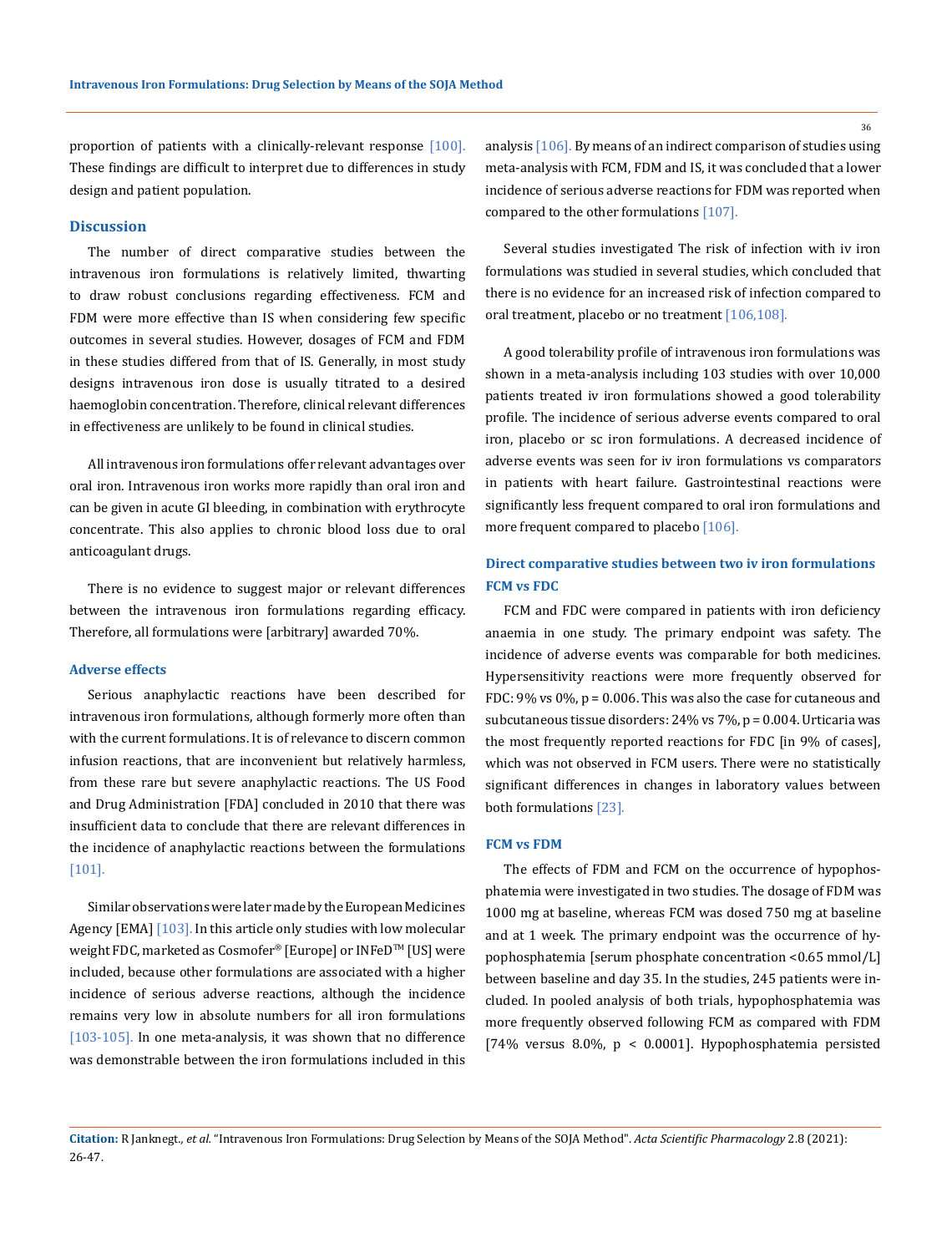at day 35 in 43% of FCM-treated patients compared to 0.9% of FDM-treated patients [p < 0.0001]. Severe hypophosphatemia ≤0.32 mmol/L occurred in 11% of FCM patients compared to 0.0% of FDM treated patients [p < 0.0001].

A total of 21/125 [16.8%] of patients in the FDM and 55/117 [47%] in the FCM group experienced adverse events. Beyond hypophosphatemia, the most common adverse drug reactions [No./total No.] were nausea [FDM: 1/125; FCM: 8/117] and headache [FDM : 4/125; FCM: 5/117]. The percentage of serious or severe hypersensitivity reactions amounted to 0.8% [1/125] in the FDM and 1.7% [2/117] in the FCM group, respectively [no data presented regarding statistics] [109].

These results were corroborated in a meta-analysis including 42 clinical trials. It was shown that FCM induced a statistically significantly higher number of cases of hypophosphatemia than FDM [47% vs. 4%], and higher decreases of serum phosphate [0.40 vs. 0.06 mmol/L]. Hypophosphatemia persisted at the end of the study periods [maximum 3 months] in up to 45% of patients treated with FCM [110]. Clinical relevance however remains debated.

On the other hand, a Dutch single centre cohort observational study showed a lower incidence of hypersensitivity reactions to FCM compared to FDM  $[2.1\%$  vs 8.7% in over 1300 patients]  $[111]$ .

#### **FCM vs IS**

Over 2500 patients with iron-deficiency anaemia and impaired renal function were included in the REPAIR-IDA trial. The primary safety endpoint was the proportion of study participants experiencing at least one treatment-emergent adverse event as defined in a primary composite safety endpoint, assessed from start of first intravenous iron dosage. The primary composite safety endpoint included all-cause death, nonfatal myocardial infarction, nonfatal stroke, unstable angina requiring hospitalization, congestive heart failure requiring hospitalization or medical intervention, cardiac arrhythmia and hypertensive or hypotensive events as defined by the protocol. There was no difference in the composite safety endpoints between the FCM group [13.7%] and the IS group [12.1%], 95% CI of the difference -1.10-4.25%]. Hypertensive events were more often observed in the FCM group [7.5 vs 4.3%] [24].

Very similar tolerability profiles for both iron formulations were found in the FERGIcor study [25].

### **FCM vs ferumoxytol**

FCM and ferumoxytol were compared in one large scale [n>2000] study. No anaphylactic reactions were observed. Ferumoxytol was noninferior to FCM with respect to tolerability and safety [112].

# **FDM vs IS**

In the PROPOSE trial, FDM and IS were compared in patients undergoing haemodialysis  $[n = 351]$ . The primary safety endpoint was the number of patients who experienced any adverse drug reaction. There was no significant difference in the incidence of adverse events: 48% for FDM vs 41% for IS. Adverse drug reactions for FDM were drug intolerance, hypersensitivity, dyspepsia, malaise, muscle spasms, paraesthesia, anxiety, constipation, pruritus and urticaria. Adverse drug reactions to IS were dry mouth, dyspnoea, chills, staphylococcal bacteraemia and limb discomfort [27].

The safety of a single dose of 1000 mg FDM [n = 1027] or IS administered as 200 mg IV injections up to five times within a 2-week period in patients  $[n = 511]$  with chronic kidney disease was compared in the FERWON-NEPHRO trial. The co-primary safety endpoint was any serious or severe hypersensitivity reaction. Secondary endpoints included incidence of composite cardiovascular adverse events [AEs]. No differences were observed in the occurrence of serious or severe hypersensitivity reactions in the FDM and IS groups [0.3% versus 0%]. The risk difference between FDM and IS was estimated to 0.29 % [95% CI: -0.19;0.77]. The percentage of composite cardiovascular adverse events was lower in the FDM group [4.1% versus 6.9%; P = 0.025] [30].

The FERWON-IDA trial was an open-label, comparative, randomized, multi-centre trial conducted in 1512 patients with IDA randomized 2:1 to either FDM 1000 mg infused over 20 min [1009 subjects] or IS administered as 200 mg IV injections repeated up to a cumulative dose of 1000 mg [503 subjects]. For the co-primary safety endpoint, a total of 3 treatment emergent serious or severe hypersensitivity reactions in 989 subjects [0.3%] were adjudicated and confirmed by the adjudication committee in the FDM group. The 95 % CI was [0.06% - 0.88%]. As the maximal upper bound was defined at a percentage below 3 %, the primary safety objective was considered met. In the IS group, two treatment emergent serious or severe hypersensitivity reactions in 494 subjects [0.4%] were adjudicated and confirmed by the adjudication committee. The risk difference between FDM and IS was estimated to be -0.10 % [95% CI: -0.91 - 0.71, P > 0.05] [31].

**Citation:** R Janknegt*., et al.* "Intravenous Iron Formulations: Drug Selection by Means of the SOJA Method". *Acta Scientific Pharmacology* 2.8 (2021): 26-47.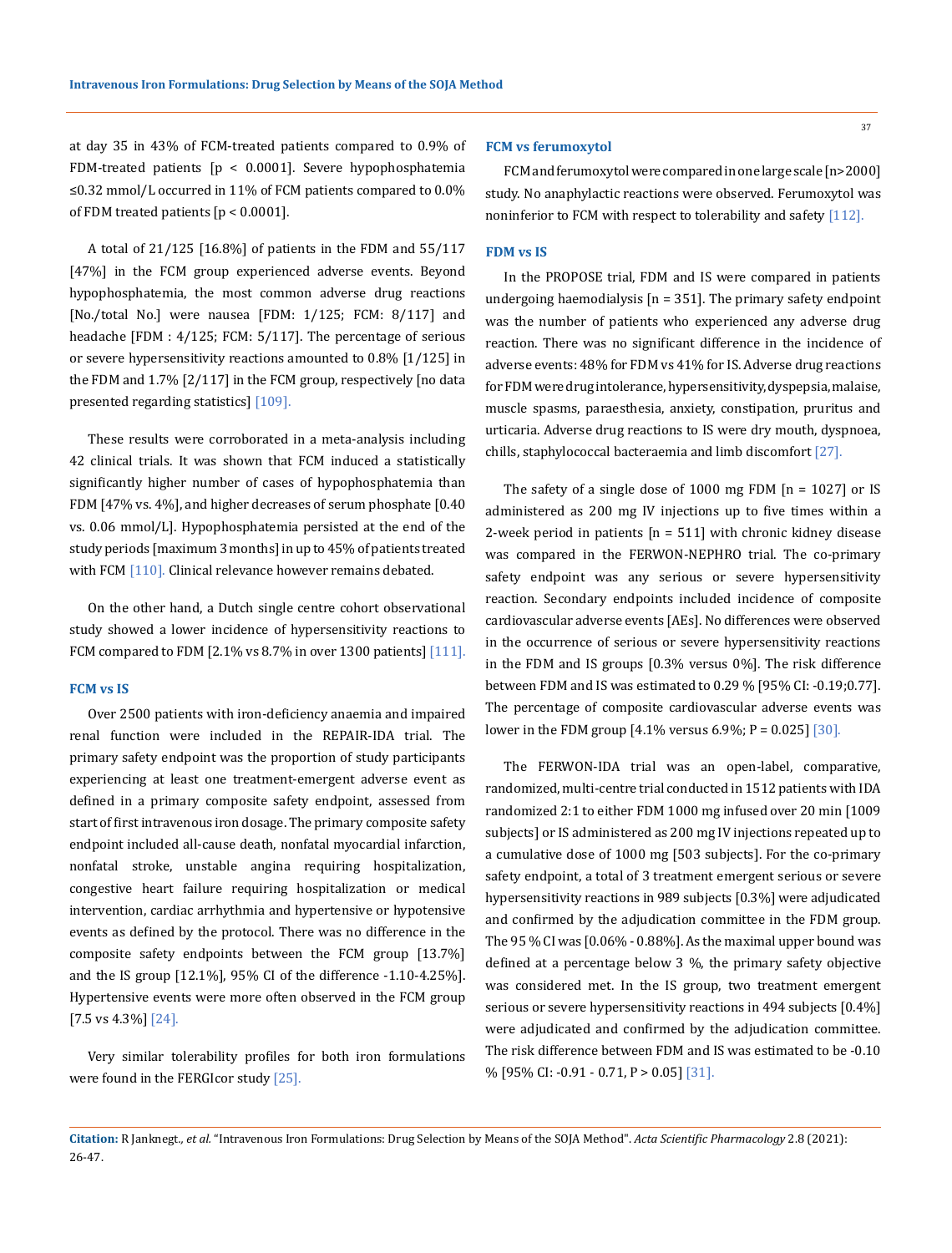The efficacy and safety of FDM and IS in patients with iron deficiency anaemia who were intolerant of, or unresponsive to, oral iron were compared in the PROVIDE study. Fivehundred-eleven patients with iron deficiency anaemia, due to different causes, were randomized 2:1 to FDM or IS and followed for 5 weeks. In the FDM group, 75 [22.5%] reported 137 ADRs [i.e., treatment-related adverse event], and in the IS group 29 [17.3%] reported 86 ADRs [p > 0.05]. Both treatments were well tolerated; 0.6% experienced a serious adverse drug reaction [28].

A low incidence of adverse events for both FDC and FDM in over 1400 patients with chronic kidney disease was found in one large scale comparative study. Only one [mild] hypersensitivity reaction was observed in a FDM using patient, and one patient showed an anaphylactic reaction to FDC [113].

### **FDC vs IS**

The relative safety of FDC, IS and sodium ferric gluconate complex in patients with chronic kidney disease was investigated in one study. It was however unclear which FDC formulation was used in the study [114]. Therefore this study was not included in this analysis. The safety of Iron Dextran and IS were investigated in non-dialysis patients. A generic formulation of FDC was used, which is not available in the UK or the Netherlands. This study was not included in this paper/analysis [115]. No difference in the allergic potencies of FDC and IS was found in a single dose study [116]. No difference in adverse events of both iron formulations was found in a retrospective chart review study, including  $167$  patients  $[117]$ .

# **Safety of the individual formulations FCM**

FCM showed a higher incidence of adverse events than placebo in a direct comparative, crossover study. The overall prevalence of adverse events [29% vs 20%], drug-related adverse events [13 vs 7%], nausea [3.8 vs 1.8%], general disorders [5.7 vs 2.0%], pyrexia [1.3 vs 0.2%], fatigue [1.3 vs 0%], increased ALT activity [1.6 vs 0.4%] or AST activity [1.6 vs 0.2%] and drug-related nervous system disorders [4.7 vs 2.1%] and dizziness [1.6% vs 0.2%] was higher in the FCM group [118].

No statistically significant differences were seen between FCM and placebo in two comparative studies in patients with iron deficiency anaemia and heart failure [37,38].

Several studies compared FCM to oral iron sulphate. The incidence of adverse events was higher [42-45, 48].

The observed adverse events were investigated in a metaanalysis including all clinical studies performed up to 2011. Withdrawal due to adverse events were seen in 1.0% of patients treated with FCM. Adverse events were seen in 41% of patients, serious adverse events were observed in 2.5%. The most frequent adverse events were gastrointestinal disorders [13%], reaction at the injection site [11%], infections [14%] and nervous system reactions [10%]. The most frequent individual reactions were constipation [3%], diarrhoea [2%], nausea [3%] and headache [7%]. Compared to placebo, gastrointestinal disorders and reactions at the injection site were observed more frequently for FCM [51].

A comparable all-cause withdrawal rate for FCM compared to oral iron, other iv iron or placebo [6.3% vs 7.1%]. was found in another study, combining data from 17 FCM studies, the incidence of gastrointestinal reactions was lower than for oral iron [119].

Hypersensitivity reactions were reported in 0.3-0.9% of patients treated with FCM, compared to 0.2% for IS, 0.8% in standard medical care and 0% of oral iron recipients. Most reactions were mild to moderate in nature. No severe anaphylactic reaction was described in clinical trials [120].

#### **FDM**

FDM was usually well tolerated.

A lower incidence of serious adverse reactions for FDM compared to the other formulations was found in an indirect comparison of studies using meta-analysis with FCM, FDM and IS. Odds ratios of any serious or severe HSR [all groups] with FDI relative to FCM were 0.41, 0.39, and 0.45 according to the Bayesian, naïve and adjusted approaches [107].

An analysis of the FERWON studies included over 2000 patients, treated with FDM. The incidence of adverse events was comparable for FDM and IS: 8.6% vs 9.0%. Nausea, rash and dysgeusia were the most frequent adverse events reported for FDM [121].

### **FDC**

A higher occurrence of adverse events was found with high molecular weight FDC in a retrospective chart review including

**Citation:** R Janknegt*., et al.* "Intravenous Iron Formulations: Drug Selection by Means of the SOJA Method". *Acta Scientific Pharmacology* 2.8 (2021): 26-47.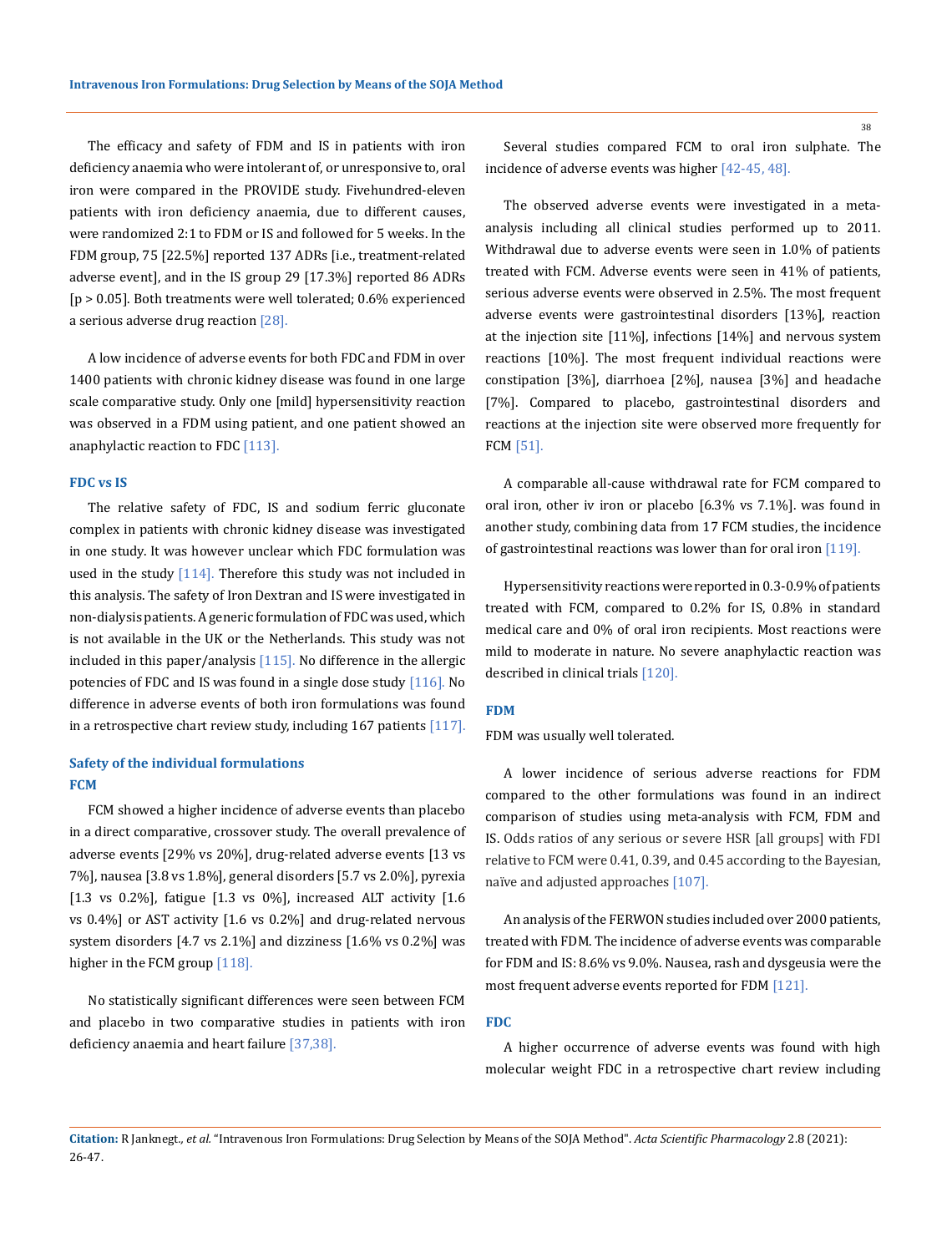500 infusions from 153 patients treated with either high- or low molecular FDC: 5.5% vs 1.4% [122].

### **IS**

In several, mostly small scale, studies, IS was compared to oral iron [iron sulphate or iron protein succinate] in various patient populations. Reports on adverse events were limited or absent, but a lower incidence of gastrointestinal reactions was seen for IS compared to oral iron [61-74].

A higher incidence of gastrointestinal side effects than placebo was found for IS in a study in premenopausal women [71].

A low incidence of adverse events was found in a large scale study involving over 8,500 doses of IS in 665 patients undergoing haemodialysis. Only 29 adverse drug events were identified, corresponding to 4.4% of patients and 0.3% of infusions. The most "frequent" adverse events were constipation, hypotension and vomiting, occurring in 3 patients each. Only one case of constipation was assessed as "severe" [123].

There are no indications of relevant differences in the safety and tolerability profiles of the formulations. Comparisons of FCM and FDM showed a higher incidence of hypophosphatemia and a lower incidence of hypersensitivity reactions for FCM.

All formulations are awarded 80%.

### **Ease of administration**

The results are presented in table 4.

### **Documentation**

The clinical documentation of the medicines is summarised below:

| <b>Formulation</b> | Iv bolus  | Iv<br>drip | <b>IM</b> | dialyser  | <b>Dose</b><br>$1000$ mg | Dose 20<br>mg/kg | <b>Duration</b>                       | <b>Score</b> |
|--------------------|-----------|------------|-----------|-----------|--------------------------|------------------|---------------------------------------|--------------|
| <b>FCM</b>         | $\pm$     | $\ddot{}$  |           | $\ddot{}$ | $\ddot{}$                |                  | 15 min $(1000 \text{ mg})$            | 85%          |
| <b>FDM</b>         | $\ddot{}$ | $\ddot{}$  |           | $\ddot{}$ | $\ddot{}$                | $\ddot{}$        | 15 min (1000 mg)<br>30 min (>1000 mg) | 95%          |
| <b>FDC</b>         | $\ddot{}$ | $\ddot{}$  | $\ddot{}$ | $\ddot{}$ | $\ddot{}$                |                  | 4-6 hours<br>(total dose infusion)    | 70%          |
| <b>IS</b>          | $\pm$     | +          |           |           |                          |                  |                                       | 45%          |

**Table 4**: Ease of administration.

Only randomized comparative studies were taken into consideration for calculation of the score. Non-randomized studies were discussed above, but did not add to the number of studies as shown in table 5.

|     | <b>Studies</b> | <b>Patients</b> | <b>Patients</b><br><b>Years</b><br>(millions) |     | <b>Score</b> |
|-----|----------------|-----------------|-----------------------------------------------|-----|--------------|
| FCM | >20            | >1000           | >10                                           | >10 | 100%         |
| FDM | 18             | >1000           | >10                                           | >10 | 98%          |
| FDC | 6              | >1000           | >10                                           | >10 | 83%          |
| IS  | >20            | >1000           | >10                                           | >10 | 100%         |

**Table 5:** Documentation.

### **SOJA score**

The SOJA score was calculated with above mentioned calculations. It is depicted in table 6.

### **Outcome**

Overall SOJA scores differed slightly, with FDM showing the highest score, followed by FCM. The scores for the other formulations were lower, especially because of the lower ease of administration.

# **Discussion**

# **Applied methodology**

This analysis was done by means of the SOJA method, which is a well-established rational and transparent way of selecting medicines within a therapeutic class from a formulary perspective.

#### **Strength and limitations of the methodology**

The evaluation of criteria in the SOJA method is highly standardized in order to promote standardized and transparent [objectified] judgement of medicines from various pharmaco-

**Citation:** R Janknegt*., et al.* "Intravenous Iron Formulations: Drug Selection by Means of the SOJA Method". *Acta Scientific Pharmacology* 2.8 (2021): 26-47.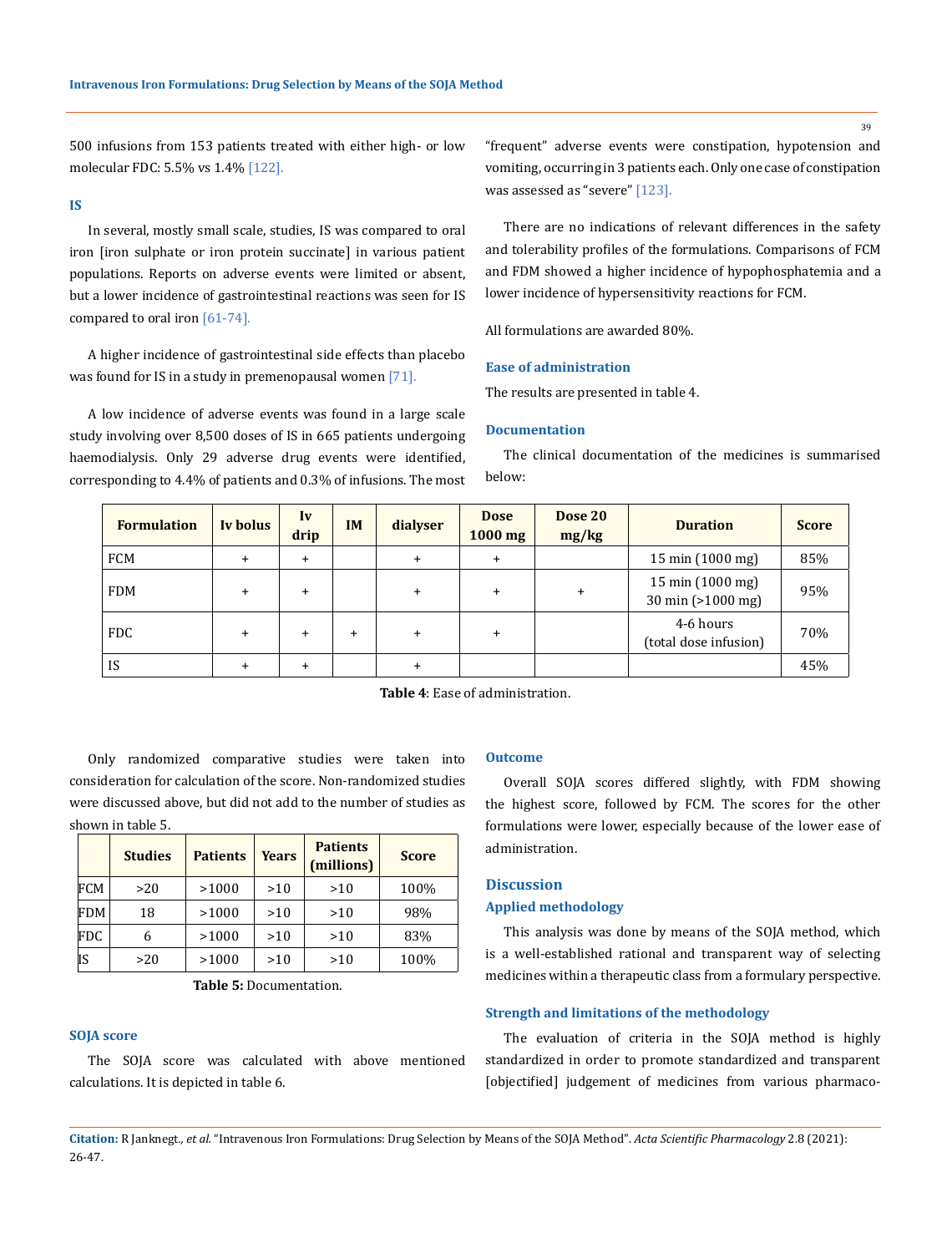|                             | Weight | <b>Ferric</b><br>carboxymaltose | <b>Ferric</b><br>derisomaltose | Iron dextran | <b>Iron sucrose</b> |
|-----------------------------|--------|---------------------------------|--------------------------------|--------------|---------------------|
| Licenced indications        | 60     | 60                              | 60                             | 60           | 60                  |
| Contraindications           | 40     | 32                              | 30                             | 20           | 32                  |
| Warnings and<br>precautions | 20     | 8                               | 10                             | 10           | 10                  |
| Number of<br>formulations   | 60     | 42                              | 54                             | 36           | 12                  |
| Drug Interactions           | 20     | 18                              | 18                             | 18           | 18                  |
| Clinical efficacy           | 300    | 210                             | 210                            | 210          | 210                 |
| Adverse effects             | 200    | 160                             | 160                            | 160          | 160                 |
| Ease of<br>administration   | 200    | 170                             | 190                            | 140          | 90                  |
| Documentation               | 100    | 100                             | 98                             | 83           | 100                 |
| Total                       | 1000   | 800                             | 830                            | 737          | 692                 |

**Table 6:** SOJA score.

therapeutic categories based on clinically relevant criteria. Debate whether or not the correct scoring system was used for each criterion is inevitable, and indeed judgement is partly arbitrary for most, if not all, criteria. The SOJA score method however is a transparent process, objectifying the calculated scores which is reproducible if the same criteria and assigned scores are being applied. If necessary, the criteria and scores can be changed if deemed necessary due to different circumstances.

The SOJA method is intended as a tool for rational drug decision making, allowing clinicians [physicians, hospital pharmacists and nurses] as well as procurement officials to include all relevant aspects of a certain group of medicines It precludes formulary decisions being based on only few [selective] criteria.

This paper is therefore intended to structure discussions or decisions within formulary committees in hospitals and is not the absolute truth.

Obviously, the score depends on the relative weight that is assigned to each individual selection criterion. Therefore, an interactive program is available, which makes it easy for local and regional formulary committees to assign personal weights to each selection criterion by individual members. If a physician or hospital pharmacist considers individual criteria as totally irrelevant, this criterion may be assigned nil points, thereby ignoring this criterion.

Acquisition cost was not taken into account, because this varies with time and is highly dependent on volumes used by individual hospitals or by groups of collaborating hospitals [or hospital pharmacists]. Price also varies with time and differs between countries.

The SOJA method therefore focuses on criteria regarding the benefit-risk profile of a medicinal product.

In practice, acquisition cost is of course an important selection criterion, especially due to limited differences, from a clinical perspective, between the discussed iron formulations [FDM vs FCM and FDC vs IS].

Exclusion of this financial criterion is essential to quantify the specific costs of a formulation [and may be helpful to calculate efficiency of a product]. Additionally, the SOJA method allows a more international approach, excluding the financial criterion.

# **Conclusion**

The present matrix may be of use for hospital formulary committees in determining preferences for specific iron formulations from a clinical practice, prior to the procurement phase.

**Citation:** R Janknegt*., et al.* "Intravenous Iron Formulations: Drug Selection by Means of the SOJA Method". *Acta Scientific Pharmacology* 2.8 (2021): 26-47.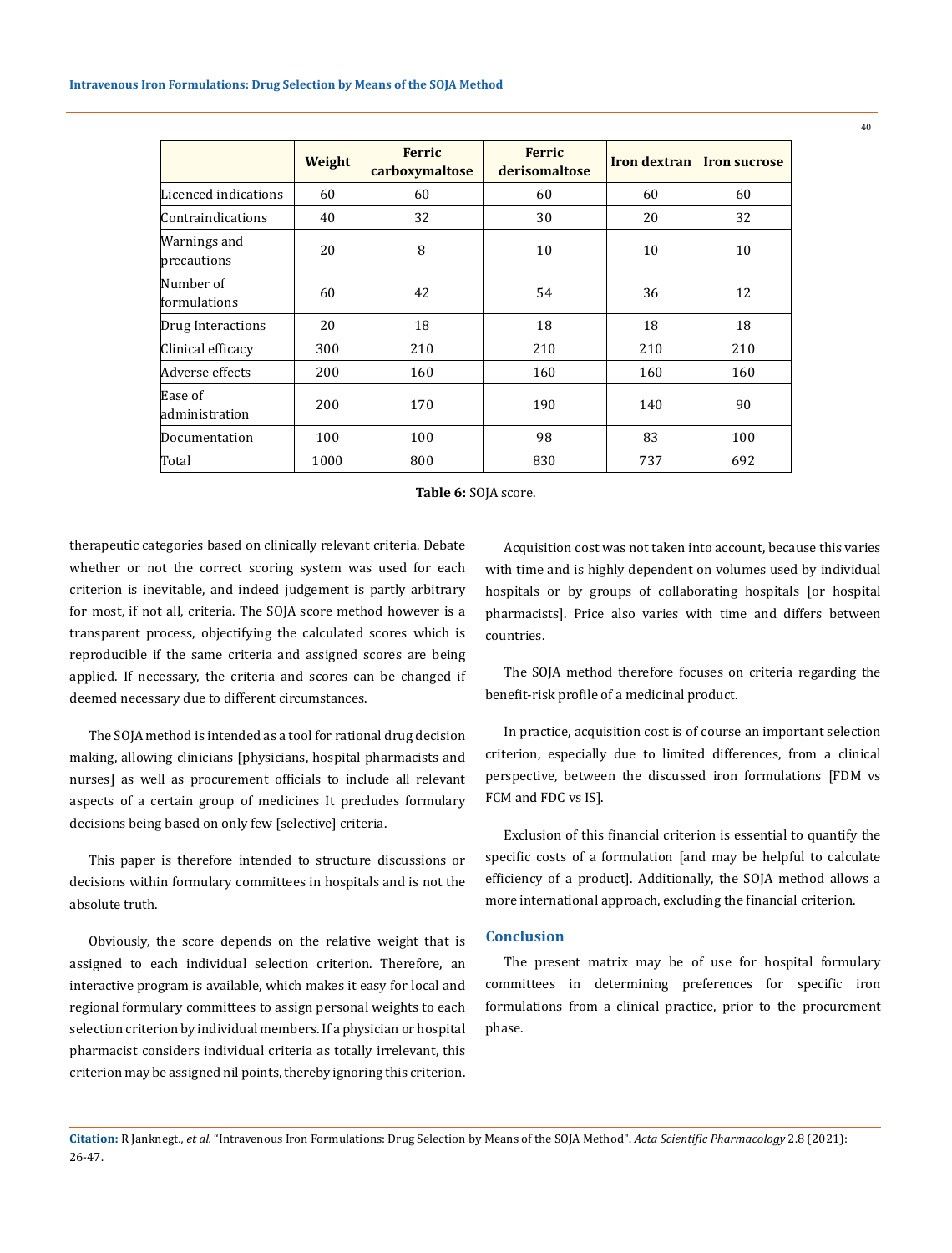# **Bibliography**

- 1. [Janknegt R and Steenhoek A. "The System of Objectified Judge](https://pubmed.ncbi.nlm.nih.gov/9098659/)[ment Analysis. A tool in rational drug selection for formulary](https://pubmed.ncbi.nlm.nih.gov/9098659/)  purposes". *Drugs* [53 \(1997\): 550-562.](https://pubmed.ncbi.nlm.nih.gov/9098659/)
- 2. Beguin Y., *et al*[. "Darbepoetin-alfa and intravenous iron admin](https://pubmed.ncbi.nlm.nih.gov/23873823/)[istration after autologous hematopoietic stem cell transplan](https://pubmed.ncbi.nlm.nih.gov/23873823/)[tation: a prospective multicenter randomized trial".](https://pubmed.ncbi.nlm.nih.gov/23873823/) *American [Journal of Hematology](https://pubmed.ncbi.nlm.nih.gov/23873823/)* 88 (2013): 990-996.
- 3. Okonko DO., *et al*[. "Effect of intravenous iron sucrose on exer](https://pubmed.ncbi.nlm.nih.gov/18191732/)[cise tolerance in anemic and nonanemic patients with symp](https://pubmed.ncbi.nlm.nih.gov/18191732/)[tomatic chronic heart failure and iron deficiency FERRIC-HF: a](https://pubmed.ncbi.nlm.nih.gov/18191732/)  [randomized, controlled, observer-blinded trial".](https://pubmed.ncbi.nlm.nih.gov/18191732/) *Journal of the [American College of Cardiology](https://pubmed.ncbi.nlm.nih.gov/18191732/)* 51 (2008): 103-112.
- 4. [Bhandal N and Russell R. "Intravenous versus oral iron therapy](https://pubmed.ncbi.nlm.nih.gov/17004982/)  [for postpartum anemia".](https://pubmed.ncbi.nlm.nih.gov/17004982/) *BJOG* 113 (2006): 1248-1252.
- 5. Bayoumeu F., *et al*. "Iron therapy in iron deficiency anemia in pregnancy: intravenous route versus oral route". *American Journal of Obstetrics and Gynecology* 186 (2002): 518-22.
- 6. Rohling RG., *et al*[. "Intravenous versus oral iron supplemen](https://pubmed.ncbi.nlm.nih.gov/10982248/)[tation for preoperative stimulation of hemoglobin synthesis](https://pubmed.ncbi.nlm.nih.gov/10982248/)  [using recombinant human erythropoietin".](https://pubmed.ncbi.nlm.nih.gov/10982248/) *Journal of Hemato[therapy and Stem Cell Research](https://pubmed.ncbi.nlm.nih.gov/10982248/)* 9 (2000): 497-500.
- 7. Karkouti K., *et al*[. "Intravenous iron and recombinant erythro](https://pubmed.ncbi.nlm.nih.gov/16371604/)[poietin for the treatment of postoperative anemia".](https://pubmed.ncbi.nlm.nih.gov/16371604/) *Canadian [Journal of Anaesthesia](https://pubmed.ncbi.nlm.nih.gov/16371604/)* 53 (2006): 11-19.
- 8. Ren X., *et al*[. "Effect of Intravenous Iron Supplementation on](https://pubmed.ncbi.nlm.nih.gov/26175087/)  [Acute Mountain Sickness: A Preliminary Randomized Con](https://pubmed.ncbi.nlm.nih.gov/26175087/)trolled Study". *[Medical Science Monitor](https://pubmed.ncbi.nlm.nih.gov/26175087/)* 21 (2015): 2050-2057.
- 9. Beck-da-Silva L., *et al*[. "IRON-HF study: a randomized trial to](https://pubmed.ncbi.nlm.nih.gov/23680589/)  [assess the effects of iron in heart failure patients with anemia".](https://pubmed.ncbi.nlm.nih.gov/23680589/)  *[International Journal of Cardiology](https://pubmed.ncbi.nlm.nih.gov/23680589/)* 168 (2013): 3439-3442.
- 10. [Li H and Wang SX. "Intravenous iron sucrose in peritoneal di](https://pubmed.ncbi.nlm.nih.gov/18332450/)[alysis patients with renal anemia".](https://pubmed.ncbi.nlm.nih.gov/18332450/) *Peritoneal Dialysis International* [28 \(2008\): 149-154.](https://pubmed.ncbi.nlm.nih.gov/18332450/)
- 11. [Dangsuwan P and Manchana T. "Blood transfusion reduction](https://pubmed.ncbi.nlm.nih.gov/20051288/)  [with intravenous iron in gynecologic cancer patients receiving](https://pubmed.ncbi.nlm.nih.gov/20051288/)  chemotherapy". *[Gynecologic Oncology](https://pubmed.ncbi.nlm.nih.gov/20051288/)* 116 (2010): 522-525.
- 12. Aggarwal HK., *et al*[. "Comparison of oral versus intravenous](https://pubmed.ncbi.nlm.nih.gov/12725261/)  [iron therapy in predialysis patients of chronic renal failure re](https://pubmed.ncbi.nlm.nih.gov/12725261/)[ceiving recombinant human erythropoietin".](https://pubmed.ncbi.nlm.nih.gov/12725261/) *Journal of the As[sociation of Physicians of India](https://pubmed.ncbi.nlm.nih.gov/12725261/)* 51 (2003): 170-174.
- 13. Earley CJ., *et al*[. "A randomized, double-blind, placebo-con](https://pubmed.ncbi.nlm.nih.gov/18280205/)[trolled trial of intravenous iron sucrose in restless legs syn](https://pubmed.ncbi.nlm.nih.gov/18280205/)drome". *Sleep Medicine* [10 \(2009\): 206-211.](https://pubmed.ncbi.nlm.nih.gov/18280205/)
- 14. Erichsen K., *et al*[. "Oral ferrous fumarate or intravenous iron](https://pubmed.ncbi.nlm.nih.gov/16165718/)  [sucrose for patients with inflammatory bowel disease".](https://pubmed.ncbi.nlm.nih.gov/16165718/) *Scandi[navian Journal of Gastroenterology](https://pubmed.ncbi.nlm.nih.gov/16165718/)* 40 (2005): 1058-1065.
- 15. Schröder O., *et al*[. "Intravenous iron sucrose versus oral iron](https://pubmed.ncbi.nlm.nih.gov/16279906/)  [supplementation for the treatment of iron deficiency anemia](https://pubmed.ncbi.nlm.nih.gov/16279906/)  [in patients with inflammatory bowel disease--a randomized,](https://pubmed.ncbi.nlm.nih.gov/16279906/)  [controlled, open-label, multicenter study".](https://pubmed.ncbi.nlm.nih.gov/16279906/) *American Journal of Gastroenterology* [100 \(2005\): 2503-2509.](https://pubmed.ncbi.nlm.nih.gov/16279906/)
- 16. Breymann C., *et al*[. "Efficacy and safety of intravenously admin](https://pubmed.ncbi.nlm.nih.gov/11262469/)[istered iron sucrose with and without adjuvant recombinant](https://pubmed.ncbi.nlm.nih.gov/11262469/)  [human erythropoietin for the treatment of resistant iron-de](https://pubmed.ncbi.nlm.nih.gov/11262469/)[ficiency anemia during pregnancy".](https://pubmed.ncbi.nlm.nih.gov/11262469/) *American Journal of Obstet[rics and Gynecology](https://pubmed.ncbi.nlm.nih.gov/11262469/)* 184 (2001): 662-667.
- 17. Breymann C., *et al*[. "Milk iron content in breast-feeding moth](https://pubmed.ncbi.nlm.nih.gov/17302514/)[ers after administration of intravenous iron sucrose complex".](https://pubmed.ncbi.nlm.nih.gov/17302514/)  *[Journal of Perinatal Medicine](https://pubmed.ncbi.nlm.nih.gov/17302514/)* 35 (2007): 115-118.
- 18. Dahdah K., *et al*[. "Intravenous iron dextran treatment in predi](https://www.ajkd.org/article/S0272-6386(00)70167-3/fulltext)[alysis patients with chronic renal failure".](https://www.ajkd.org/article/S0272-6386(00)70167-3/fulltext) *American Journal of [Kidney Diseases](https://www.ajkd.org/article/S0272-6386(00)70167-3/fulltext)* 36 (2000): 775-782.
- 19. Auerbach M., *et al*[. "A randomized trial of three iron dextran](https://pubmed.ncbi.nlm.nih.gov/9428456/)  [infusion methods for anemia in EPO-treated dialysis patients".](https://pubmed.ncbi.nlm.nih.gov/9428456/)  *[American Journal of Kidney Diseases](https://pubmed.ncbi.nlm.nih.gov/9428456/)* 31 (1998): 81-86.
- 20. Y1 Sloand JA., *et al*[. "A double-blind, placebo-controlled trial of](https://pubmed.ncbi.nlm.nih.gov/15042543/)  [intravenous iron dextran therapy in patients with ESRD and](https://pubmed.ncbi.nlm.nih.gov/15042543/)  restless legs syndrome". *[American Journal of Kidney Diseases](https://pubmed.ncbi.nlm.nih.gov/15042543/)* 43 [\(2000\): 663-670.](https://pubmed.ncbi.nlm.nih.gov/15042543/)
- 21. Allen RP., *et al*[. "Clinical efficacy and safety of IV ferric carboxy](https://pubmed.ncbi.nlm.nih.gov/21978726/)[maltose treatment of RLS: a multi-centred, placebo-controlled](https://pubmed.ncbi.nlm.nih.gov/21978726/)  [preliminary clinical trial](https://pubmed.ncbi.nlm.nih.gov/21978726/)*". Sleep Medicine* 12 (2011): 906-913.
- 22. Olijhoek G., *et al*[. "Role of oral versus IV iron supplementation](https://pubmed.ncbi.nlm.nih.gov/11452166/)  [in the erythropoietic response to rHuEPO: a randomized, pla-](https://pubmed.ncbi.nlm.nih.gov/11452166/)

**Citation:** R Janknegt*., et al.* "Intravenous Iron Formulations: Drug Selection by Means of the SOJA Method". *Acta Scientific Pharmacology* 2.8 (2021): 26-47.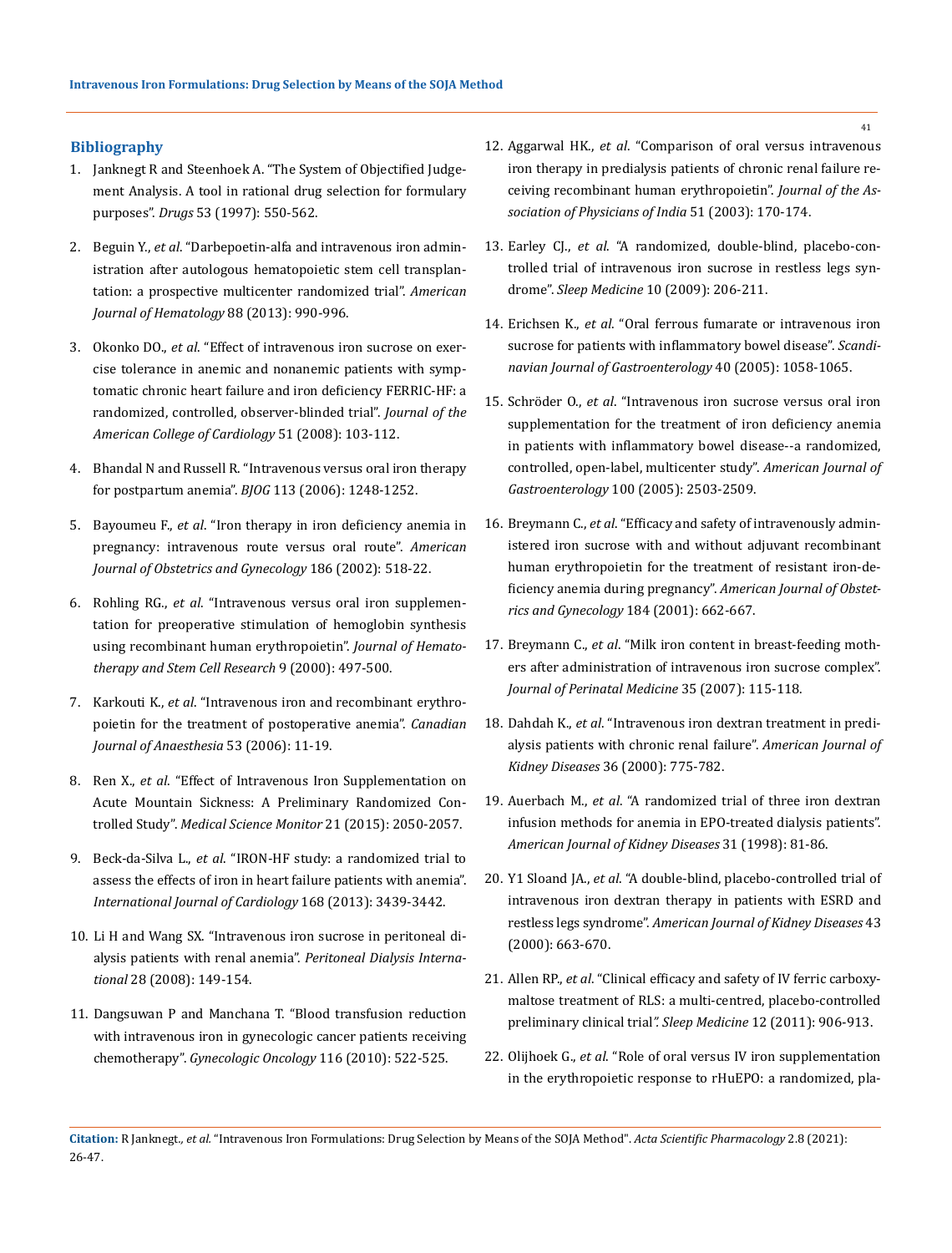[cebo-controlled trial".](https://pubmed.ncbi.nlm.nih.gov/11452166/) *Transfusion* 41 (2001): 957-963.

- 23. Hussain I., *et al*[. "Direct Comparison of the Safety and Efficacy](https://pubmed.ncbi.nlm.nih.gov/24069536/)  [of Ferric Carboxymaltose versus Iron Dextran in Patients with](https://pubmed.ncbi.nlm.nih.gov/24069536/)  [Iron Deficiency Anemia".](https://pubmed.ncbi.nlm.nih.gov/24069536/) *Anemia* 2013 (2013): 169107.
- 24. Onken JE., *et al*[. "Ferric carboxymaltose in patients with iron](https://pubmed.ncbi.nlm.nih.gov/23963731/)[deficiency anemia and impaired renal function: the REPAIR-](https://pubmed.ncbi.nlm.nih.gov/23963731/)IDA trial". *[Nephrology Dialysis Transplantation](https://pubmed.ncbi.nlm.nih.gov/23963731/)* 29 (2014): 833- [842.](https://pubmed.ncbi.nlm.nih.gov/23963731/)
- 25. Evstatiev R., *et al*[. "FERGIcor, a randomized controlled trial on](https://pubmed.ncbi.nlm.nih.gov/21699794/)  [ferric carboxymaltose for iron deficiency anemia in inflamma](https://pubmed.ncbi.nlm.nih.gov/21699794/)tory bowel disease". *Gastroenterology* [141 \(2011\): 846-853.](https://pubmed.ncbi.nlm.nih.gov/21699794/)
- 26. Naqash A., *et al*[. "Effectiveness and safety of ferric carboxymalt](https://pubmed.ncbi.nlm.nih.gov/29304848/)[ose compared to iron sucrose in women with iron deficiency](https://pubmed.ncbi.nlm.nih.gov/29304848/)  [anemia: phase IV clinical trials".](https://pubmed.ncbi.nlm.nih.gov/29304848/) *BMC Womens Health* 18.1 [\(2018\): 6.](https://pubmed.ncbi.nlm.nih.gov/29304848/)
- 27. Bhandari S., *et al*[. "A randomized, open-label trial of iron iso](https://pubmed.ncbi.nlm.nih.gov/25925701/)[maltoside 1000 \(Monofer®\) compared with iron sucrose \(Ve](https://pubmed.ncbi.nlm.nih.gov/25925701/)[nofer®\) as maintenance therapy in haemodialysis patients".](https://pubmed.ncbi.nlm.nih.gov/25925701/)  *[Nephrology Dialysis Transplantation](https://pubmed.ncbi.nlm.nih.gov/25925701/)* 30 (2015): 1577-1589.
- 28. Derman R., *et al*[. "A randomized trial of iron isomaltoside ver](https://pubmed.ncbi.nlm.nih.gov/28052413/)[sus iron sucrose in patients with iron deficiency anemia".](https://pubmed.ncbi.nlm.nih.gov/28052413/) *Amer[ican Journal of Hematology](https://pubmed.ncbi.nlm.nih.gov/28052413/)* 92 (2017): 286-291
- 29. Derman R., *et al*[. "Iron isomaltoside is superior to iron su](https://pubmed.ncbi.nlm.nih.gov/29569727/)[crose in increasing hemoglobin in gynecological patients with](https://pubmed.ncbi.nlm.nih.gov/29569727/)  iron deficiency anemia". *[American Journal of Hematology](https://pubmed.ncbi.nlm.nih.gov/29569727/)* 93.6 [\(2018\): E148-E150.](https://pubmed.ncbi.nlm.nih.gov/29569727/)
- 30. Bhandari S., *et al*[. "Safety and efficacy of iron isomaltoside](https://pubmed.ncbi.nlm.nih.gov/32049331/)  [1000/ferric derisomaltose versus iron sucrose in patients with](https://pubmed.ncbi.nlm.nih.gov/32049331/)  [chronic kidney disease: the FERWON-NEPHRO randomized,](https://pubmed.ncbi.nlm.nih.gov/32049331/)  open-label, comparative trial". *[Nephrology Dialysis Transplan](https://pubmed.ncbi.nlm.nih.gov/32049331/)tation* [36 \(2021\): 111-120.](https://pubmed.ncbi.nlm.nih.gov/32049331/)
- 31. Auerbach M., *et al*[. "A prospective, multi-center, randomized](https://pubmed.ncbi.nlm.nih.gov/31243803/)  [comparison of iron isomaltoside 1000 versus iron sucrose in](https://pubmed.ncbi.nlm.nih.gov/31243803/)  [patients with iron deficiency anemia the FERWON-IDA trial".](https://pubmed.ncbi.nlm.nih.gov/31243803/)  *[American Journal of Hematology](https://pubmed.ncbi.nlm.nih.gov/31243803/)* 94 (2019): 1007-1014.
- 32. Bisbe E., *et al*[. "A multicentre comparative study on the efficacy](https://pubmed.ncbi.nlm.nih.gov/21841061/)  [of intravenous ferric carboxymaltose and iron sucrose for cor-](https://pubmed.ncbi.nlm.nih.gov/21841061/)

[recting preoperative anaemia in patients undergoing major](https://pubmed.ncbi.nlm.nih.gov/21841061/)  elective surgery". *[British Journal of Anaesthesia 107](https://pubmed.ncbi.nlm.nih.gov/21841061/)* (2011): [477-478.](https://pubmed.ncbi.nlm.nih.gov/21841061/)

- 33. Sinha S., *et al*[. "Comparison of intravenous iron sucrose versus](https://pubmed.ncbi.nlm.nih.gov/19432851/)  [low-molecular-weight iron dextran in chronic kidney disease".](https://pubmed.ncbi.nlm.nih.gov/19432851/)  *[Journal of Renal Care](https://pubmed.ncbi.nlm.nih.gov/19432851/)* 35 (2009): 67-73.
- 34. Waziri B., *et al*[. "Comparison of intravenous low molecular](https://pubmed.ncbi.nlm.nih.gov/27994861/)  [weight iron dextran and intravenous iron sucrose for the cor](https://pubmed.ncbi.nlm.nih.gov/27994861/)[rection of anaemia in pre-dialysis chronic kidney disease pa](https://pubmed.ncbi.nlm.nih.gov/27994861/)[tients: a randomized single-centre study in Nigeria".](https://pubmed.ncbi.nlm.nih.gov/27994861/) *Clinical Kidney* [9 \(2016\): 817-822.](https://pubmed.ncbi.nlm.nih.gov/27994861/)
- 35. Onken JE., *et al*[. "A multicenter, randomized, active-controlled](https://pubmed.ncbi.nlm.nih.gov/23772856/)  [study to investigate the efficacy and safety of intravenous ferric](https://pubmed.ncbi.nlm.nih.gov/23772856/)  [carboxymaltose in patients with iron deficiency anemia".](https://pubmed.ncbi.nlm.nih.gov/23772856/) *Transfusion* [54 \(2014\): 306-315.](https://pubmed.ncbi.nlm.nih.gov/23772856/)
- 36. Barish CF., *et al*[. "Safety and Efficacy of Intravenous Ferric Car](https://pubmed.ncbi.nlm.nih.gov/22997572/)[boxymaltose \(750 mg\) in the Treatment of Iron Deficiency Ane](https://pubmed.ncbi.nlm.nih.gov/22997572/)[mia: Two Randomized, Controlled Trials".](https://pubmed.ncbi.nlm.nih.gov/22997572/) *Anemia* 2012 (2012): [172104.](https://pubmed.ncbi.nlm.nih.gov/22997572/)
- 37. Anker SD., *et al*[. "Ferric carboxymaltose in patients with heart](https://pubmed.ncbi.nlm.nih.gov/19920054/)  failure and iron deficiency". *[The New England Journal of Medi](https://pubmed.ncbi.nlm.nih.gov/19920054/)cine* [361 \(2009\): 2436-2448.](https://pubmed.ncbi.nlm.nih.gov/19920054/)
- 38. Ponikowski P., *et al*[. "Beneficial effects of long-term intravenous](https://pubmed.ncbi.nlm.nih.gov/25176939/)  [iron therapy with ferric carboxymaltose in patients with symp](https://pubmed.ncbi.nlm.nih.gov/25176939/)[tomatic heart failure and iron deficiency".](https://pubmed.ncbi.nlm.nih.gov/25176939/) *European Heart Journal* [36 \(2015\): 657-668.](https://pubmed.ncbi.nlm.nih.gov/25176939/)
- 39. Kulnigg S., *et al*[. "A novel intravenous iron formulation for treat](https://pubmed.ncbi.nlm.nih.gov/18371137/)[ment of anemia in inflammatory bowel disease: the ferric car](https://pubmed.ncbi.nlm.nih.gov/18371137/)[boxymaltose \(FERINJECT\) randomized controlled trial".](https://pubmed.ncbi.nlm.nih.gov/18371137/) *Ameri[can Journal of Gastroenterology](https://pubmed.ncbi.nlm.nih.gov/18371137/)* 103 (2008): 1182-1192.
- 40. [Bager P and Dahlerup JF. "Randomized clinical trial: oral vs.](https://pubmed.ncbi.nlm.nih.gov/24251969/)  [intravenous iron after upper gastrointestinal haemorrhage--a](https://pubmed.ncbi.nlm.nih.gov/24251969/)  placebo-controlled study". *[Alimentary Pharmacology and Ther](https://pubmed.ncbi.nlm.nih.gov/24251969/)apeutics* [39 \(2014\): 176-187.](https://pubmed.ncbi.nlm.nih.gov/24251969/)
- 41. Bisbe E., *et al*[. "Randomized trial comparing ferric carboxymalt](https://pubmed.ncbi.nlm.nih.gov/24780615/)[ose vs oral ferrous glycine sulphate for postoperative anaemia](https://pubmed.ncbi.nlm.nih.gov/24780615/)  after total knee arthroplasty". *[British Journal of Anaesthesia](https://pubmed.ncbi.nlm.nih.gov/24780615/)* 113 [\(2014\): 402-409.](https://pubmed.ncbi.nlm.nih.gov/24780615/)

**Citation:** R Janknegt*., et al.* "Intravenous Iron Formulations: Drug Selection by Means of the SOJA Method". *Acta Scientific Pharmacology* 2.8 (2021): 26-47.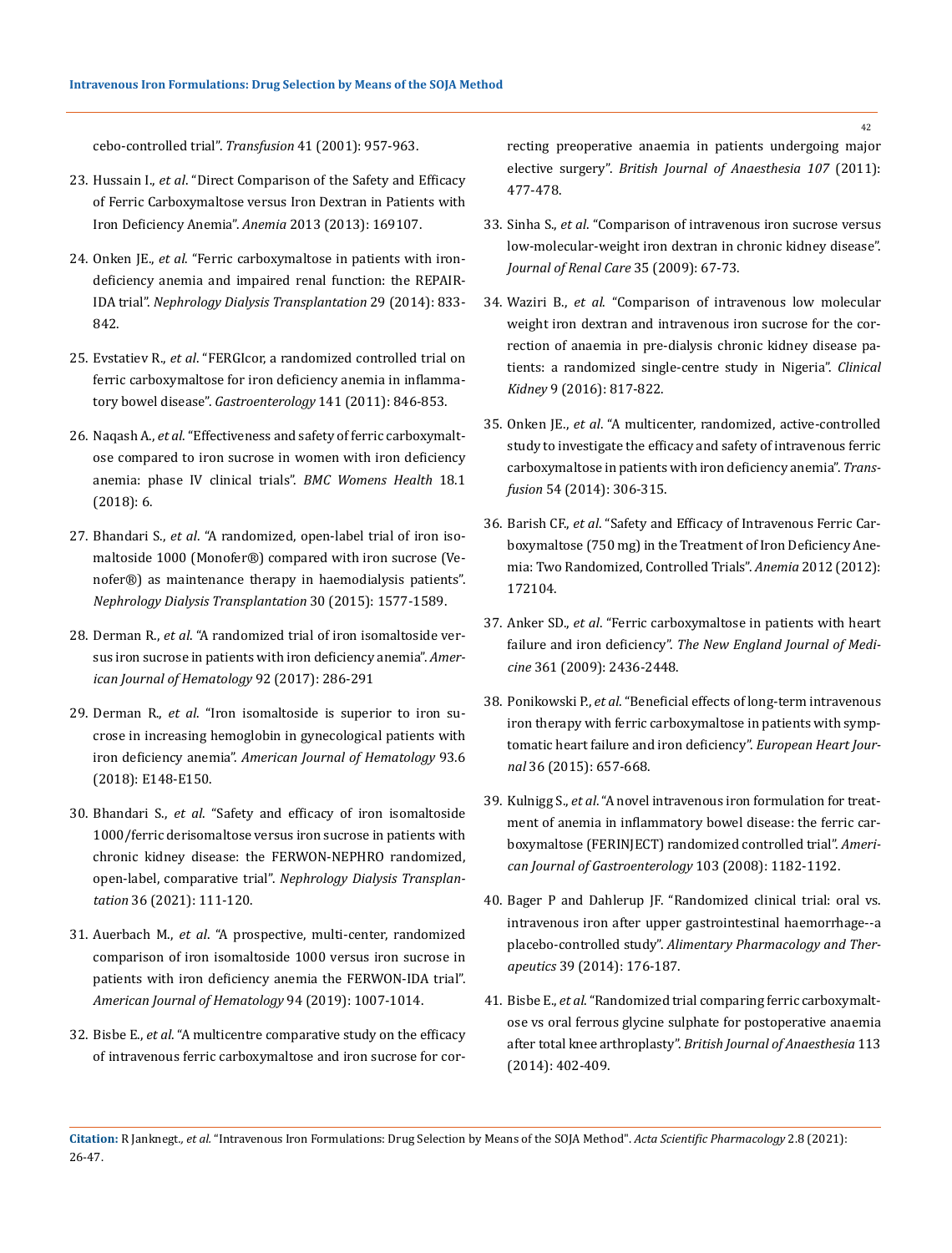- 42. Van Wyck DB., *et al*[. "Intravenous ferric carboxymaltose com](https://pubmed.ncbi.nlm.nih.gov/17666600/)[pared with oral iron in the treatment of postpartum anemia:](https://pubmed.ncbi.nlm.nih.gov/17666600/)  a randomized controlled trial". *[Obstetrics and Gynecology](https://pubmed.ncbi.nlm.nih.gov/17666600/)* 110 [\(2007\): 267-278.](https://pubmed.ncbi.nlm.nih.gov/17666600/)
- 43. Seid MH., *et al*[. "Ferric carboxymaltose injection in the treat](https://pubmed.ncbi.nlm.nih.gov/18928998/)[ment of postpartum iron deficiency anemia: a randomized con](https://pubmed.ncbi.nlm.nih.gov/18928998/)trolled clinical trial". *[American Journal of Obstetrics and Gyne](https://pubmed.ncbi.nlm.nih.gov/18928998/)cology* [199 \(2008\): 435.e1-7.](https://pubmed.ncbi.nlm.nih.gov/18928998/)
- 44. [Damineni SC and Thunga S. "IV Ferric Carboxymaltose Vs Oral](https://www.ncbi.nlm.nih.gov/pmc/articles/PMC5198403/)  [Iron in the Treatment of Post-partum Iron Deficiency Anaemia".](https://www.ncbi.nlm.nih.gov/pmc/articles/PMC5198403/)  *[Journal of Clinical and Diagnostic Research](https://www.ncbi.nlm.nih.gov/pmc/articles/PMC5198403/)* 10 (2016): QC08- [QC10.](https://www.ncbi.nlm.nih.gov/pmc/articles/PMC5198403/)
- 45. Van Wyck DB., *et al*[. "Large-dose intravenous ferric carboxy](https://pubmed.ncbi.nlm.nih.gov/19682342/)[maltose injection for iron deficiency anemia in heavy uter](https://pubmed.ncbi.nlm.nih.gov/19682342/)[ine bleeding: a randomized, controlled trial".](https://pubmed.ncbi.nlm.nih.gov/19682342/) *Transfusion* 49 [\(2009\): 2719-2728.](https://pubmed.ncbi.nlm.nih.gov/19682342/)
- 46. Breymann C., *et al*[. "Ferric carboxymaltose vs. oral iron in the](https://pubmed.ncbi.nlm.nih.gov/27278921/)  [treatment of pregnant women with iron deficiency anemia: an](https://pubmed.ncbi.nlm.nih.gov/27278921/)  [international, open-label, randomized controlled trial \(FER-](https://pubmed.ncbi.nlm.nih.gov/27278921/)ASAP)". *[Journal of Perinatal Medicine](https://pubmed.ncbi.nlm.nih.gov/27278921/)* 45 (2017): 443-453.
- 47. Charytan C., *et al*[. "Intravenous ferric carboxymaltose versus](https://pubmed.ncbi.nlm.nih.gov/23222534/)  [standard medical care in the treatment of iron deficiency ane](https://pubmed.ncbi.nlm.nih.gov/23222534/)[mia in patients with chronic kidney disease: a randomized, ac](https://pubmed.ncbi.nlm.nih.gov/23222534/)[tive-controlled, multi-center study".](https://pubmed.ncbi.nlm.nih.gov/23222534/) *Nephrology Dialysis Transplantation* [28 \(2013\): 953-964.](https://pubmed.ncbi.nlm.nih.gov/23222534/)
- 48. Qunibi WY., *et al*[. "A randomized controlled trial comparing in](https://pubmed.ncbi.nlm.nih.gov/20929915/)[travenous ferric carboxymaltose with oral iron for treatment](https://pubmed.ncbi.nlm.nih.gov/20929915/)  [of iron deficiency anaemia of non-dialysis-dependent chronic](https://pubmed.ncbi.nlm.nih.gov/20929915/)  kidney disease patients". *[Nephrology Dialysis Transplantation](https://pubmed.ncbi.nlm.nih.gov/20929915/)* [26 \(2011\): 1599-1607.](https://pubmed.ncbi.nlm.nih.gov/20929915/)
- 49. Macdougall IC., *et al*[. "FIND-CKD: a randomized trial of intra](https://pubmed.ncbi.nlm.nih.gov/24891437/)[venous ferric carboxymaltose versus oral iron in patients with](https://pubmed.ncbi.nlm.nih.gov/24891437/)  [chronic kidney disease and iron deficiency anaemia".](https://pubmed.ncbi.nlm.nih.gov/24891437/) *Nephrol[ogy Dialysis Transplantation](https://pubmed.ncbi.nlm.nih.gov/24891437/)* 29 (2014): 2075-2084.
- 50. Khalafallah AA., *et al*[. "Intravenous ferric carboxymaltose ver](https://pubmed.ncbi.nlm.nih.gov/21942989/)[sus standard care in the management of postoperative anae](https://pubmed.ncbi.nlm.nih.gov/21942989/)[mia: a prospective, open-label, randomized controlled trial".](https://pubmed.ncbi.nlm.nih.gov/21942989/)  *[Lancet Haematology](https://pubmed.ncbi.nlm.nih.gov/21942989/)* 3 (2016): e415-425.
- 51. Moore RA., *et al*[. "Meta-analysis of efficacy and safety of intra](https://pubmed.ncbi.nlm.nih.gov/21942989/)[venous ferric carboxymaltose \(Ferinject\) from clinical trial re](https://pubmed.ncbi.nlm.nih.gov/21942989/)[ports and published trial data".](https://pubmed.ncbi.nlm.nih.gov/21942989/) *BMC Blood Disorder* 11 (2011): [4.](https://pubmed.ncbi.nlm.nih.gov/21942989/)
- 52. Johansson PI., *et al*[. "Intravenous iron isomaltoside 1000](https://pubmed.ncbi.nlm.nih.gov/25900643/)  [\(Monofer®\) reduces postoperative anaemia in preoperatively](https://pubmed.ncbi.nlm.nih.gov/25900643/)  [non-anaemic patients undergoing elective or subacute coro](https://pubmed.ncbi.nlm.nih.gov/25900643/)[nary artery bypass graft, valve replacement or a combination](https://pubmed.ncbi.nlm.nih.gov/25900643/)  [thereof: a randomized double-blind placebo-controlled clinical](https://pubmed.ncbi.nlm.nih.gov/25900643/)  [trial \(the PROTECT trial\)".](https://pubmed.ncbi.nlm.nih.gov/25900643/) *Vox Sang* 109 (2015): 257-266.
- 53. Reinisch W., *et al*[. "A randomized, open-label, non-inferiority](https://pubmed.ncbi.nlm.nih.gov/24145678/)  [study of intravenous iron isomaltoside 1,000 \(Monofer\) com](https://pubmed.ncbi.nlm.nih.gov/24145678/)[pared with oral iron for treatment of anemia in IBD \(PRO-](https://pubmed.ncbi.nlm.nih.gov/24145678/)CEED)". *[American Journal of Gastroenterology](https://pubmed.ncbi.nlm.nih.gov/24145678/)* 108 (2013): [1877-1888.](https://pubmed.ncbi.nlm.nih.gov/24145678/)
- 54. Birgegård G., *et al*[. "A Randomized Noninferiority Trial of Intra](https://pubmed.ncbi.nlm.nih.gov/26927900/)[venous Iron Isomaltoside versus Oral Iron Sulfate in Patients](https://pubmed.ncbi.nlm.nih.gov/26927900/)  [with Nonmyeloid Malignancies and Anemia Receiving Chemo](https://pubmed.ncbi.nlm.nih.gov/26927900/)[therapy: The PROFOUND Trial".](https://pubmed.ncbi.nlm.nih.gov/26927900/) *Pharmacotherapy* 36 (2016): [402-414.](https://pubmed.ncbi.nlm.nih.gov/26927900/)
- 55. Kalra PA., *et al*[. "A randomized trial of iron isomaltoside 1000](https://pubmed.ncbi.nlm.nih.gov/26250435/)  [versus oral iron in non-dialysis-dependent chronic kidney dis](https://pubmed.ncbi.nlm.nih.gov/26250435/)ease patients with anaemia". *[Nephrology Dialysis Transplanta](https://pubmed.ncbi.nlm.nih.gov/26250435/)tion* [31 \(2016\): 646-55.](https://pubmed.ncbi.nlm.nih.gov/26250435/)
- 56. Yoo S., *et al*[. "Efficacy of intra-operative administration of iron](https://pubmed.ncbi.nlm.nih.gov/33259451/)  [isomaltoside for preventing postoperative anaemia after total](https://pubmed.ncbi.nlm.nih.gov/33259451/)  [knee arthroplasty: A randomized controlled trial".](https://pubmed.ncbi.nlm.nih.gov/33259451/) *European [Journal of Anaesthesiology](https://pubmed.ncbi.nlm.nih.gov/33259451/)* (2020).
- 57. Gybel-Brask M., *et al*[. "Intravenous iron isomaltoside improves](https://pubmed.ncbi.nlm.nih.gov/29424441/)  [hemoglobin concentration and iron stores in female iron-defi](https://pubmed.ncbi.nlm.nih.gov/29424441/)[cient blood donors: a randomized double-blind placebo-con](https://pubmed.ncbi.nlm.nih.gov/29424441/)[trolled clinical trial".](https://pubmed.ncbi.nlm.nih.gov/29424441/) *Transfusion* 58 (2018): 974-981.
- 58. Holm C., *et al*[. "Intravenous iron isomaltoside treatment of](https://pubmed.ncbi.nlm.nih.gov/29558233/)  [women suffering from severe fatigue after postpartum hem](https://pubmed.ncbi.nlm.nih.gov/29558233/)orrhage". *[Journal of Maternal-Fetal and Neonatal Medicine](https://pubmed.ncbi.nlm.nih.gov/29558233/)* 32 [\(2019\): 2797-2804.](https://pubmed.ncbi.nlm.nih.gov/29558233/)
- 59. Auerbach M., *et al*[. "Intravenous iron optimizes the response](https://pubmed.ncbi.nlm.nih.gov/15051778/)  [to recombinant human erythropoietin in cancer patients with](https://pubmed.ncbi.nlm.nih.gov/15051778/)  [chemotherapy-related anemia: a multicenter, open-label, ran-](https://pubmed.ncbi.nlm.nih.gov/15051778/)

**Citation:** R Janknegt*., et al.* "Intravenous Iron Formulations: Drug Selection by Means of the SOJA Method". *Acta Scientific Pharmacology* 2.8 (2021): 26-47.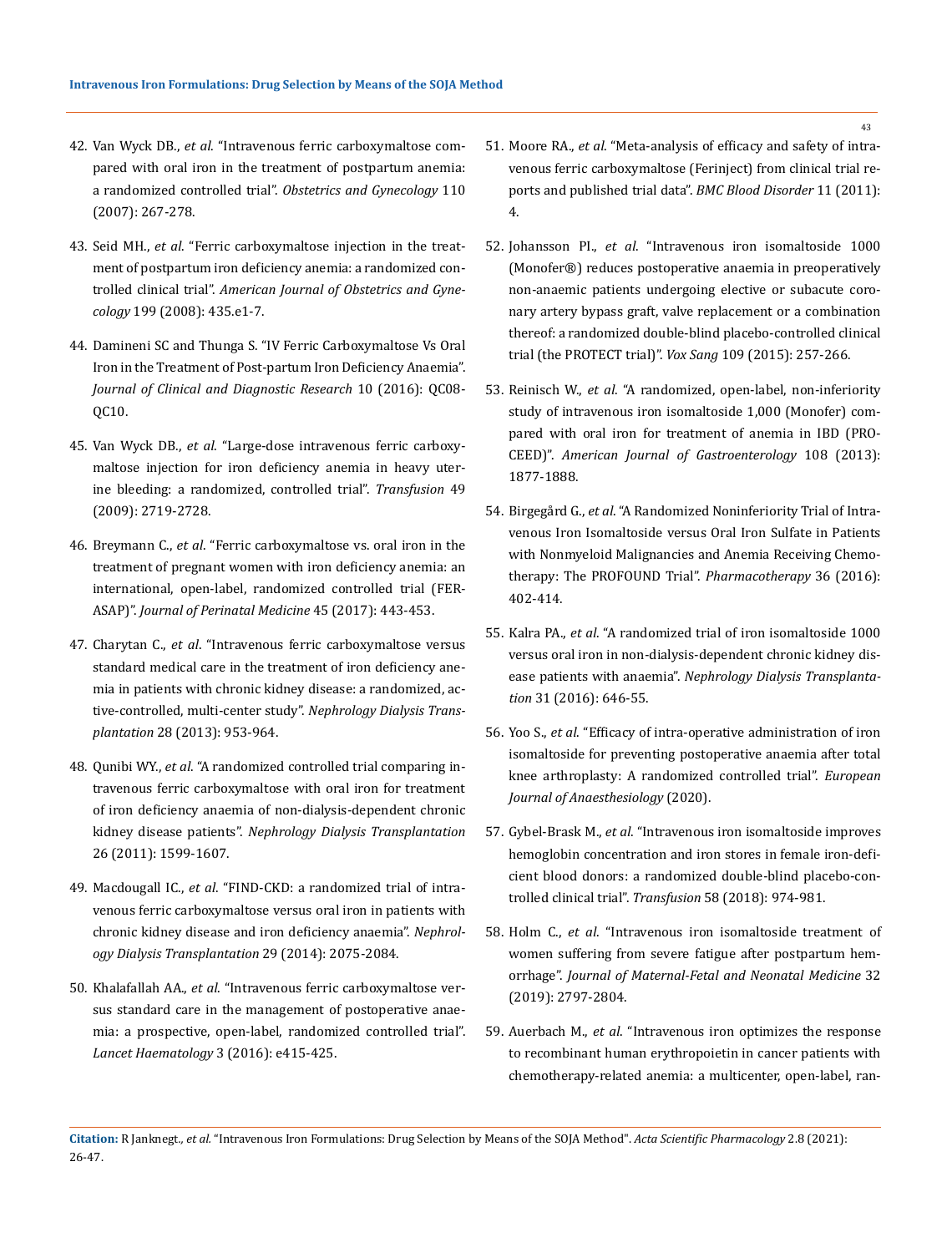domized trial". *Journal of [Clinical Oncology](https://pubmed.ncbi.nlm.nih.gov/15051778/)* 22 (2004): 1301- [1307.](https://pubmed.ncbi.nlm.nih.gov/15051778/)

- 60. Auerbach M., *et al*[. "Darbepoetin alfa 300 or 500 μg once ev](https://pubmed.ncbi.nlm.nih.gov/20661916/)[ery 3 weeks with or without intravenous iron in patients with](https://pubmed.ncbi.nlm.nih.gov/20661916/)  chemotherapy-induced anemia". *[American Journal of Hematol](https://pubmed.ncbi.nlm.nih.gov/20661916/)ogy* [85 \(2010\): 655-663.](https://pubmed.ncbi.nlm.nih.gov/20661916/)
- 61. Bencaiova G., *et al*[. "Iron prophylaxis in pregnancy: intravenous](https://pubmed.ncbi.nlm.nih.gov/19406557/)  route versus oral route". *[European Journal of Obstetrics and Gy](https://pubmed.ncbi.nlm.nih.gov/19406557/)[necology and Reproductive Biology](https://pubmed.ncbi.nlm.nih.gov/19406557/)* 144 (2009): 135-139.
- 62. Froessler B., *et al*[. "Intravenous iron sucrose versus oral iron](https://pubmed.ncbi.nlm.nih.gov/23130909/)  [ferrous sulfate for antenatal and postpartum iron deficiency](https://pubmed.ncbi.nlm.nih.gov/23130909/)  anemia: a randomized trial". *[Journal of Maternal-Fetal and Neo](https://pubmed.ncbi.nlm.nih.gov/23130909/)natal Medicine* [26 \(2013\): 654-659.](https://pubmed.ncbi.nlm.nih.gov/23130909/)
- 63. Kochhar PK., *et al*[. "Intravenous iron sucrose versus oral iron in](https://pubmed.ncbi.nlm.nih.gov/22925176/)  [treatment of iron deficiency anemia in pregnancy: a random](https://pubmed.ncbi.nlm.nih.gov/22925176/)ized clinical trial". *[Journal of Obstetrics and Gynaecology Re](https://pubmed.ncbi.nlm.nih.gov/22925176/)search* [39 \(2013\): 504-510.](https://pubmed.ncbi.nlm.nih.gov/22925176/)
- 64. Giannoulis C., *et al*[. "Intravenous administration of iron sucrose](https://www.ncbi.nlm.nih.gov/pmc/articles/PMC3650150/)  [for treating anemia in postpartum women".](https://www.ncbi.nlm.nih.gov/pmc/articles/PMC3650150/) *Hippokratia* 13 [\(2009\): 38-40.](https://www.ncbi.nlm.nih.gov/pmc/articles/PMC3650150/)
- 65. Gupta A., *et al*[. "A randomized controlled trial to compare in](https://www.ncbi.nlm.nih.gov/pmc/articles/PMC4022911/)[travenous iron sucrose and oral iron in treatment of iron defi](https://www.ncbi.nlm.nih.gov/pmc/articles/PMC4022911/)ciency anemia in pregnancy". *[Indian Journal of Hematology and](https://www.ncbi.nlm.nih.gov/pmc/articles/PMC4022911/)  [Blood Transfusion](https://www.ncbi.nlm.nih.gov/pmc/articles/PMC4022911/)* 30 (2014): 120-125.
- 66. [Bhavi SB and Jaju PB. "Intravenous iron sucrose v/s oral ferrous](https://pubmed.ncbi.nlm.nih.gov/28482869/)  [fumarate for treatment of anemia in pregnancy. A randomized](https://pubmed.ncbi.nlm.nih.gov/28482869/)  controlled trial". *[BMC Pregnancy Childbirth](https://pubmed.ncbi.nlm.nih.gov/28482869/)* 17 (2017): 137.
- 67. Westad S., *et al*[. "A 12-week randomized study comparing intra](https://pubmed.ncbi.nlm.nih.gov/18720044/)[venous iron sucrose versus oral ferrous sulphate for treatment](https://pubmed.ncbi.nlm.nih.gov/18720044/)  of postpartum anemia". *[Acta Obstetricia et Gynecologica Scandi](https://pubmed.ncbi.nlm.nih.gov/18720044/)navica* [87 \(2008\): 916-923.](https://pubmed.ncbi.nlm.nih.gov/18720044/)
- 68. Al-Momen AK., *et al*[. "Intravenous iron sucrose complex in the](https://pubmed.ncbi.nlm.nih.gov/8902444/)  [treatment of iron deficiency anemia during pregnancy".](https://pubmed.ncbi.nlm.nih.gov/8902444/) *Euro[pean Journal of Obstetrics and Gynecology and Reproductive Bi](https://pubmed.ncbi.nlm.nih.gov/8902444/)ology* [69 \(1996\): 121-124.](https://pubmed.ncbi.nlm.nih.gov/8902444/)
- 69. Dhanani JV., *et al*[. "Comparison of efficacy and safety of two](https://www.ncbi.nlm.nih.gov/pmc/articles/PMC3543551/)  [parenteral iron preparations in pregnant women".](https://www.ncbi.nlm.nih.gov/pmc/articles/PMC3543551/) *Journal of [Pharmacology and Pharmacotherapeutics](https://www.ncbi.nlm.nih.gov/pmc/articles/PMC3543551/)* 3 (2012): 314-319.
- 70. Kim YH., *et al*[. "Safety and usefulness of intravenous iron su](https://pubmed.ncbi.nlm.nih.gov/19332985/)[crose in the management of preoperative anemia in patients](https://pubmed.ncbi.nlm.nih.gov/19332985/)  [with menorrhagia: a phase IV, open-label, prospective, ran](https://pubmed.ncbi.nlm.nih.gov/19332985/)domized study". *[Acta Haematology](https://pubmed.ncbi.nlm.nih.gov/19332985/)* 121 (2009): 37-41.
- 71. Krayenbuehl PA., *et al*[. "Intravenous iron for the treatment of](https://pubmed.ncbi.nlm.nih.gov/21705493/)  [fatigue in nonanemic, premenopausal women with low serum](https://pubmed.ncbi.nlm.nih.gov/21705493/)  ferritin concentration". *Blood* [118 \(2011\): 3222-3227.](https://pubmed.ncbi.nlm.nih.gov/21705493/)
- 72. Athibovonsuk P., *et al*[. "Prevention of blood transfusion with](https://pubmed.ncbi.nlm.nih.gov/24099839/)  [intravenous iron in gynecologic cancer patients receiving plat](https://pubmed.ncbi.nlm.nih.gov/24099839/)[inum-based chemotherapy".](https://pubmed.ncbi.nlm.nih.gov/24099839/) *Gynecologic Oncology* 131 (2013): [679-682.](https://pubmed.ncbi.nlm.nih.gov/24099839/)
- 73. Lindgren S., *et al*[. "Intravenous iron sucrose is superior to oral](https://pubmed.ncbi.nlm.nih.gov/19330567/)  [iron sulphate for correcting anaemia and restoring iron stores](https://pubmed.ncbi.nlm.nih.gov/19330567/)  [in IBD patients: A randomized, controlled, evaluator-blind,](https://pubmed.ncbi.nlm.nih.gov/19330567/)  multicentre study". *[Scandinavian Journal of Gastroenterology](https://pubmed.ncbi.nlm.nih.gov/19330567/)* [44 \(2009\): 838-845.](https://pubmed.ncbi.nlm.nih.gov/19330567/)
- 74. [Li H and Wang SX. "Intravenous iron sucrose in Chinese he](https://pubmed.ncbi.nlm.nih.gov/18212498/)[modialysis patients with renal anemia".](https://pubmed.ncbi.nlm.nih.gov/18212498/) *Blood Purification* 26 [\(2008\): 151-156.](https://pubmed.ncbi.nlm.nih.gov/18212498/)
- 75. Van Wyck DB., *et al*[. "A randomized, controlled trial comparing](https://pubmed.ncbi.nlm.nih.gov/16316362/)  [IV iron sucrose to oral iron in anemic patients with nondialysis](https://pubmed.ncbi.nlm.nih.gov/16316362/)dependent CKD". *[Kidney International](https://pubmed.ncbi.nlm.nih.gov/16316362/)* 68 (2005): 2846-2856.
- 76. Charytan C., *et al*[. "Comparison of intravenous iron sucrose](https://pubmed.ncbi.nlm.nih.gov/15824508/)  [to oral iron in the treatment of anemic patients with chronic](https://pubmed.ncbi.nlm.nih.gov/15824508/)  kidney disease not on dialysis". *[Nephron Clinical Practice](https://pubmed.ncbi.nlm.nih.gov/15824508/)* 100 [\(2005\): c55-62.](https://pubmed.ncbi.nlm.nih.gov/15824508/)
- 77. McMahon LP., *et al*[. "Maintenance of elevated versus physiolog](https://pubmed.ncbi.nlm.nih.gov/19906658/)[ical iron indices in non-anaemic patients with chronic kidney](https://pubmed.ncbi.nlm.nih.gov/19906658/)  [disease: a randomized controlled trial".](https://pubmed.ncbi.nlm.nih.gov/19906658/) *Nephrology Dialysis Transplantation* [25 \(2010\): 920-926.](https://pubmed.ncbi.nlm.nih.gov/19906658/)
- 78. Serrano-Trenas JA., *et al*[. "Role of perioperative intravenous](https://pubmed.ncbi.nlm.nih.gov/20630042/)  [iron therapy in elderly hip fracture patients: a single-center](https://pubmed.ncbi.nlm.nih.gov/20630042/)  [randomized controlled trial".](https://pubmed.ncbi.nlm.nih.gov/20630042/) *Transfusion* 51 (2011): 97-104.
- 79. Hetzel D., *et al*[. "A Phase III, randomized, open-label trial of](https://pubmed.ncbi.nlm.nih.gov/24639149/)  [ferumoxytol compared with iron sucrose for the treatment of](https://pubmed.ncbi.nlm.nih.gov/24639149/)  [iron deficiency anemia in patients with a history of unsatis](https://pubmed.ncbi.nlm.nih.gov/24639149/)factory oral iron therapy". *[American Journal of Hematology](https://pubmed.ncbi.nlm.nih.gov/24639149/)* 89 [\(2014\): 646-650.](https://pubmed.ncbi.nlm.nih.gov/24639149/)

**Citation:** R Janknegt*., et al.* "Intravenous Iron Formulations: Drug Selection by Means of the SOJA Method". *Acta Scientific Pharmacology* 2.8 (2021): 26-47.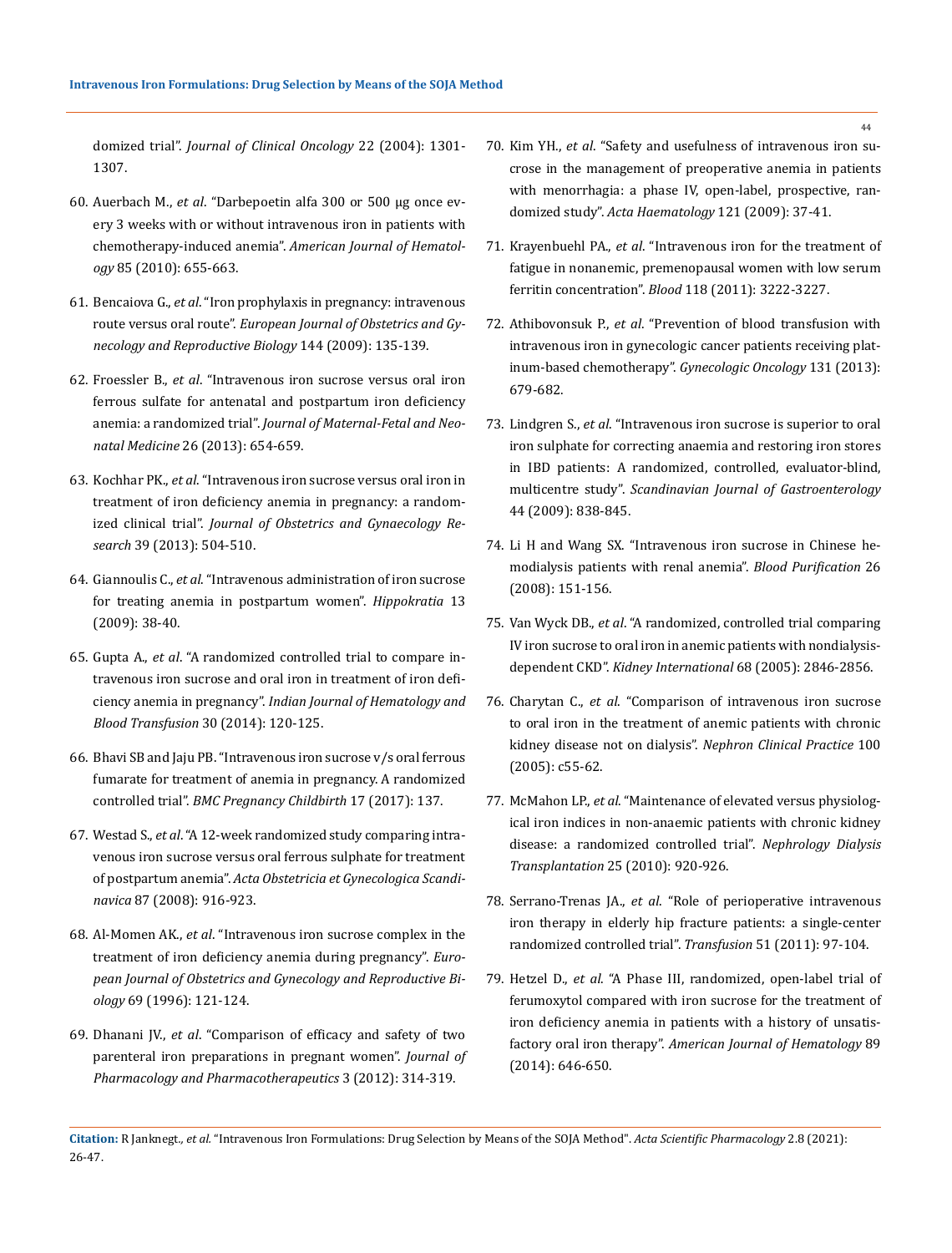- 80. Hedenus M., *et al*[. "Addition of intravenous iron to epoetin](https://pubmed.ncbi.nlm.nih.gov/17252006/)  [beta increases hemoglobin response and decreases epoetin](https://pubmed.ncbi.nlm.nih.gov/17252006/)  [dose requirement in anemic patients with lymphoproliferative](https://pubmed.ncbi.nlm.nih.gov/17252006/)  [malignancies: a randomized multicenter study".](https://pubmed.ncbi.nlm.nih.gov/17252006/) *Leukemia* 21 [\(2007\): 627-632.](https://pubmed.ncbi.nlm.nih.gov/17252006/)
- 81. Garrido-Martín P., *et al*[. "The effect of intravenous and oral iron](https://pubmed.ncbi.nlm.nih.gov/22940889/)  [administration on perioperative anaemia and transfusion re](https://pubmed.ncbi.nlm.nih.gov/22940889/)[quirements in patients undergoing elective cardiac surgery: a](https://pubmed.ncbi.nlm.nih.gov/22940889/)  randomized clinical trial". *[Interactive CardioVascular and Tho](https://pubmed.ncbi.nlm.nih.gov/22940889/)racic Surgery* [15 \(2012\): 1013-1038.](https://pubmed.ncbi.nlm.nih.gov/22940889/)
- 82. Madi-Jebara SN., *et al*[. "Postoperative intravenous iron used](https://pubmed.ncbi.nlm.nih.gov/14973801/)  [alone or in combination with low-dose erythropoietin is not ef](https://pubmed.ncbi.nlm.nih.gov/14973801/)[fective for correction of anemia after cardiac surgery".](https://pubmed.ncbi.nlm.nih.gov/14973801/) *Journal [of Cardiothoracic and Vascular Anesthesia](https://pubmed.ncbi.nlm.nih.gov/14973801/)* 18 (2004): 59-63.
- 83. Birgegård G., *et al*[. "High incidence of iron depletion and rest](https://pubmed.ncbi.nlm.nih.gov/20598107/)[less leg syndrome \(RLS\) in regular blood donors: intravenous](https://pubmed.ncbi.nlm.nih.gov/20598107/)  [iron sucrose substitution more effective than oral iron".](https://pubmed.ncbi.nlm.nih.gov/20598107/) *Vox Sang* [99 \(2010\): 354-361.](https://pubmed.ncbi.nlm.nih.gov/20598107/)
- 84. [Covic A and Mircescu G. "The safety and efficacy of intravenous](https://www.ncbi.nlm.nih.gov/pmc/articles/PMC2905444/)  [ferric carboxymaltose in anemic patients undergoing haemo](https://www.ncbi.nlm.nih.gov/pmc/articles/PMC2905444/)[dialysis: a multi-centre, open-label, clinical study".](https://www.ncbi.nlm.nih.gov/pmc/articles/PMC2905444/) *Nephrology [Dialysis Transplantation](https://www.ncbi.nlm.nih.gov/pmc/articles/PMC2905444/)* 25 (2010): 2722-2730.
- 85. Froessler B., *et al*[. "Intravenous ferric carboxymaltose for anae](https://pubmed.ncbi.nlm.nih.gov/24667031/)mia in pregnancy". *[BMC Pregnancy Childbirth](https://pubmed.ncbi.nlm.nih.gov/24667031/)* 14 (2014): 115.
- 86. Tagboto S., *et al*[. "The efficacy of a single dose of intravenous](https://pubmed.ncbi.nlm.nih.gov/19200274/)  [ferric carboxymaltose \(Ferinject\) on anaemia in a pre-dialysis](https://pubmed.ncbi.nlm.nih.gov/19200274/)  [population of chronic kidney disease patients".](https://pubmed.ncbi.nlm.nih.gov/19200274/) *Journal of Renal Care* [35 \(2009\): 18-23.](https://pubmed.ncbi.nlm.nih.gov/19200274/)
- 87. Muñoz M., *et al*[. "Very-short-term perioperative intravenous](https://pubmed.ncbi.nlm.nih.gov/23581484/)  [iron administration and postoperative outcome in major or](https://pubmed.ncbi.nlm.nih.gov/23581484/)[thopedic surgery: a pooled analysis of observational data from](https://pubmed.ncbi.nlm.nih.gov/23581484/)  2547 patients". *Transfusion* [54 \(2014\): 289-299.](https://pubmed.ncbi.nlm.nih.gov/23581484/)
- 88. Wikström B., *et al*[. "Iron isomaltoside 1000: a new intravenous](https://pubmed.ncbi.nlm.nih.gov/21240875/)  [iron for treating iron deficiency in chronic kidney disease".](https://pubmed.ncbi.nlm.nih.gov/21240875/)  *[Journal of Nephrology](https://pubmed.ncbi.nlm.nih.gov/21240875/)* 24 (2011): 589-596.
- 89. Reinisch W., *et al*[. "A 1-year trial of repeated high-dose intrave](https://pubmed.ncbi.nlm.nih.gov/25900645/)[nous iron isomaltoside 1000 to maintain stable haemoglobin](https://pubmed.ncbi.nlm.nih.gov/25900645/)  [levels in inflammatory bowel disease".](https://pubmed.ncbi.nlm.nih.gov/25900645/) *Scandinavian Journal of [Gastroenterology](https://pubmed.ncbi.nlm.nih.gov/25900645/)* (2015): 1-8.
- 90. Goh HJ., *et al*[. "Intravenous Iron Isomaltoside 1000 Reduces](https://www.ncbi.nlm.nih.gov/pmc/articles/PMC7767719/)  [Postoperative Anemia in Patients Undergoing Elective Urologic](https://www.ncbi.nlm.nih.gov/pmc/articles/PMC7767719/)  [Surgery and Those with Urosepsis".](https://www.ncbi.nlm.nih.gov/pmc/articles/PMC7767719/) *Drug Design, Development and Therapy* [14 \(2020\): 5679-5687.](https://www.ncbi.nlm.nih.gov/pmc/articles/PMC7767719/)
- 91. Auerbach M., *et al*[. "Safety and efficacy of rapidly administered](https://pubmed.ncbi.nlm.nih.gov/21922526/)  [\(one hour\) one gram of low molecular weight iron dextran \(IN-](https://pubmed.ncbi.nlm.nih.gov/21922526/)[FeD\) for the treatment of iron deficient anemia".](https://pubmed.ncbi.nlm.nih.gov/21922526/) *American Jour[nal of Hematology](https://pubmed.ncbi.nlm.nih.gov/21922526/)* 86 (2011): 860-862.
- 92. Cooke M., *et al*[. "Efficacy and tolerability of accelerated-dose](https://pubmed.ncbi.nlm.nih.gov/22189072/)  [low-molecular-weight iron dextran \(Cosmofer\) in patients](https://pubmed.ncbi.nlm.nih.gov/22189072/)  with chronic kidney disease". *[American Journal of Nephrology](https://pubmed.ncbi.nlm.nih.gov/22189072/)* [35 \(2012\): 69-74.](https://pubmed.ncbi.nlm.nih.gov/22189072/)
- 93. Khalil A., *et al*[. "Efficacy and tolerability of intravenous iron](https://pubmed.ncbi.nlm.nih.gov/21857526/)  [dextran and oral iron in inflammatory bowel disease: a case](https://pubmed.ncbi.nlm.nih.gov/21857526/)matched study in clinical practice". *[European Journal of Gastro](https://pubmed.ncbi.nlm.nih.gov/21857526/)[enterology and Hepatology](https://pubmed.ncbi.nlm.nih.gov/21857526/)* 23 (2011): 1029-1035.
- 94. Haddad A., *et al*[. "Use of iron sucrose in dialysis patients sensi](https://pubmed.ncbi.nlm.nih.gov/19237805/)tive to iron dextran". *[Saudi Journal of Kidney Disease and Trans](https://pubmed.ncbi.nlm.nih.gov/19237805/)plantation* [20 \(2009\): 208-211.](https://pubmed.ncbi.nlm.nih.gov/19237805/)
- 95. Crary SE., *et al*[. "Intravenous iron sucrose for children with iron](https://pubmed.ncbi.nlm.nih.gov/21298748/)  [deficiency failing to respond to oral iron therapy".](https://pubmed.ncbi.nlm.nih.gov/21298748/) *Pediatric Blood Cancer* [56 \(2011\): 615-619.](https://pubmed.ncbi.nlm.nih.gov/21298748/)
- 96. Kulnigg S., *et al*[. "Rapid recurrence of IBD-associated anemia](https://pubmed.ncbi.nlm.nih.gov/19491860/)  [and iron deficiency after intravenous iron sucrose and erythro](https://pubmed.ncbi.nlm.nih.gov/19491860/)poietin treatment". *[American Journal of Gastroenterology](https://pubmed.ncbi.nlm.nih.gov/19491860/)* 104 [\(2009\): 1460-1467.](https://pubmed.ncbi.nlm.nih.gov/19491860/)
- 97. Mircescu G., *et al*[. "Intravenous iron supplementation for the](https://pubmed.ncbi.nlm.nih.gov/16144853/)  [treatment of anaemia in pre-dialyzed chronic renal failure pa](https://pubmed.ncbi.nlm.nih.gov/16144853/)tients". *[Nephrology Dialysis Transplantation](https://pubmed.ncbi.nlm.nih.gov/16144853/)* 21 (2006): 120- [124.](https://pubmed.ncbi.nlm.nih.gov/16144853/)
- 98. Akarsu S., *et al*[. "Treatment of iron deficiency anemia with in](https://pubmed.ncbi.nlm.nih.gov/16809890/)[travenous iron preparations".](https://pubmed.ncbi.nlm.nih.gov/16809890/) *Acta Haematology* 116 (2006): [51-57.](https://pubmed.ncbi.nlm.nih.gov/16809890/)
- 99. Crary SE., *et al*[. "Intravenous iron sucrose for children with iron](https://pubmed.ncbi.nlm.nih.gov/21298748/)  [deficiency failing to respond to oral iron therapy".](https://pubmed.ncbi.nlm.nih.gov/21298748/) *Pediatric Blood Cancer* [56 \(2011\): 615-619.](https://pubmed.ncbi.nlm.nih.gov/21298748/)
- 100. Pollock RF., *et al*[. "A systematic literature review and indirect](https://pubmed.ncbi.nlm.nih.gov/30689458/)  [comparison of iron isomaltoside and ferric carboxymaltose in](https://pubmed.ncbi.nlm.nih.gov/30689458/)

**Citation:** R Janknegt*., et al.* "Intravenous Iron Formulations: Drug Selection by Means of the SOJA Method". *Acta Scientific Pharmacology* 2.8 (2021): 26-47.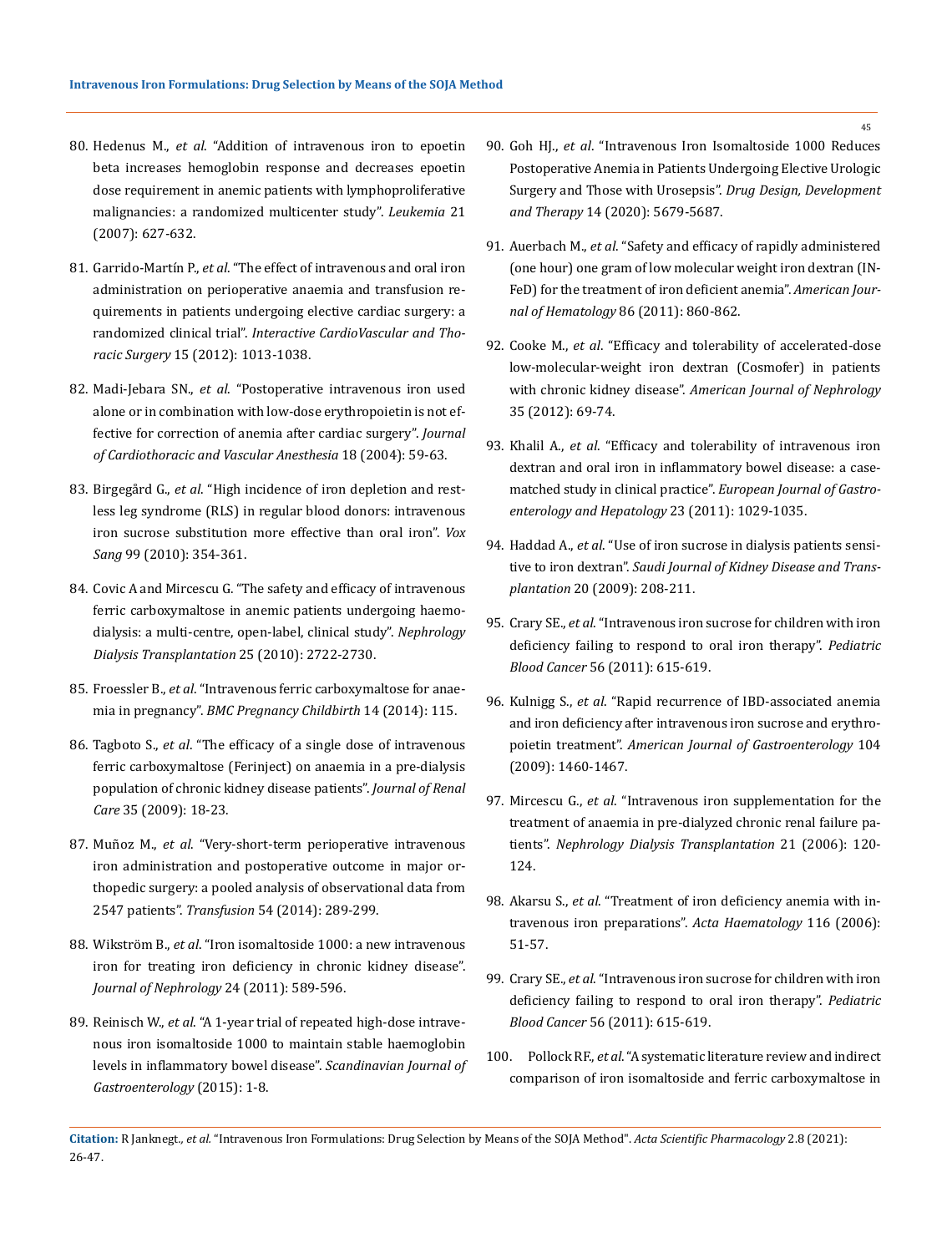[iron deficiency anemia after failure or intolerance of oral iron](https://pubmed.ncbi.nlm.nih.gov/30689458/)  treatment". *[Expert Review of Hematology](https://pubmed.ncbi.nlm.nih.gov/30689458/)* 12 (2019): 129-136.

- 101. Wysowski DK., *et al*[. "Use of parenteral iron products and](https://pubmed.ncbi.nlm.nih.gov/20661919/)  [serious anaphylactic-type reactions".](https://pubmed.ncbi.nlm.nih.gov/20661919/) *American Journal of Hematology* [85 \(2010\): 650-654.](https://pubmed.ncbi.nlm.nih.gov/20661919/)
- 102. [European Medicines Agency, Assessment report for: Iron](http://www.ema.europa.eu/docs/en_GB/document_library/Referrals_document/IV_iron_31/WC50)  [containing intravenous \(IV\) medicinal products, 13th Septem](http://www.ema.europa.eu/docs/en_GB/document_library/Referrals_document/IV_iron_31/WC50)[ber EMA/549569/2013 \(2013\).](http://www.ema.europa.eu/docs/en_GB/document_library/Referrals_document/IV_iron_31/WC50)
- 103. Chertow GM., *et al*[. "On the relative safety of parenteral iron](https://pubmed.ncbi.nlm.nih.gov/15150356/)  formulations". *[Nephrology Dialysis Transplantation](https://pubmed.ncbi.nlm.nih.gov/15150356/)* 19 (2004): [1571-5.](https://pubmed.ncbi.nlm.nih.gov/15150356/)
- 104. Chertow GM., *et al*[. "Update on adverse drug events associ](https://pubmed.ncbi.nlm.nih.gov/16286429/)ated with parenteral iron". *[Nephrology Dialysis Transplantation](https://pubmed.ncbi.nlm.nih.gov/16286429/)* [21 \(2006\): 378-382.](https://pubmed.ncbi.nlm.nih.gov/16286429/)
- 105. [Auerbach M and Macdougall IC. "Safety of intravenous iron](https://www.ncbi.nlm.nih.gov/pmc/articles/PMC4111808/)  [formulations: facts and folklore".](https://www.ncbi.nlm.nih.gov/pmc/articles/PMC4111808/) *Blood Transfusion* 12 (2014): [296-300.](https://www.ncbi.nlm.nih.gov/pmc/articles/PMC4111808/)
- 106. Avni T., *et al*[. "The safety of intravenous iron preparations:](https://pubmed.ncbi.nlm.nih.gov/25572192/)  [systematic review and meta-analysis".](https://pubmed.ncbi.nlm.nih.gov/25572192/) *Mayo Clinic Proceedings*  [90 \(2015\): 12-23.](https://pubmed.ncbi.nlm.nih.gov/25572192/)
- 107. [Pollock RF and Biggar P. "Indirect methods of comparison of](https://pubmed.ncbi.nlm.nih.gov/31928094/)  [the safety of ferric derisomaltose, iron sucrose and ferric car](https://pubmed.ncbi.nlm.nih.gov/31928094/)[boxymaltose in the treatment of iron deficiency anemia".](https://pubmed.ncbi.nlm.nih.gov/31928094/) *Expert [Review of Hematology](https://pubmed.ncbi.nlm.nih.gov/31928094/)* 13.2 (2020): 187-195.
- 108. Brookhart MA., *et al*[. "Infection risk with bolus versus](https://pubmed.ncbi.nlm.nih.gov/23787911/)  [maintenance iron supplementation in hemodialysis patients".](https://pubmed.ncbi.nlm.nih.gov/23787911/)  *[Journal of the American Society of Nephrology](https://pubmed.ncbi.nlm.nih.gov/23787911/)* 24 (2013): 1151- [1158.](https://pubmed.ncbi.nlm.nih.gov/23787911/)
- 109. Wolf M., *et al*[. "Effects of Iron Isomaltoside vs Ferric Car](https://jamanetwork.com/journals/jama/fullarticle/2760391)[boxymaltose on Hypophosphatemia in Iron-Deficiency Ane](https://jamanetwork.com/journals/jama/fullarticle/2760391)[mia: Two Randomized Clinical Trials".](https://jamanetwork.com/journals/jama/fullarticle/2760391) *JAMA* 4 323.5 (2020): [432-443.](https://jamanetwork.com/journals/jama/fullarticle/2760391)
- 110. Schaefer B., *et al*[. "Hypophosphataemia after treatment of](https://pubmed.ncbi.nlm.nih.gov/33188534/)  [iron deficiency with intravenous ferric carboxymaltose or iron](https://pubmed.ncbi.nlm.nih.gov/33188534/)  [isomaltoside-a systematic review and meta-analysis".](https://pubmed.ncbi.nlm.nih.gov/33188534/) *British [Journal of Clinical Pharmacology](https://pubmed.ncbi.nlm.nih.gov/33188534/)* (2020).
- 111. Mulder MB., *et al*[. "Comparison of hypersensitivity reac](https://pubmed.ncbi.nlm.nih.gov/30393904/)[tions of intravenous iron: iron isomaltoside-1000 \(Monofer®\)](https://pubmed.ncbi.nlm.nih.gov/30393904/) [versus ferric carboxy-maltose \(Ferinject®\). A single center, co](https://pubmed.ncbi.nlm.nih.gov/30393904/)hort study". *[British Journal of Clinical Pharmacology](https://pubmed.ncbi.nlm.nih.gov/30393904/)* 85 (2019): [385-392.](https://pubmed.ncbi.nlm.nih.gov/30393904/)
- 112. Adkinson NF., *et al*[. "Comparative safety of intravenous](https://pubmed.ncbi.nlm.nih.gov/29417614/) [ferumoxytol versus ferric carboxymaltose in iron deficiency](https://pubmed.ncbi.nlm.nih.gov/29417614/) anemia: A randomized trial". *[American Journal of Hematology](https://pubmed.ncbi.nlm.nih.gov/29417614/)* [\(2018\).](https://pubmed.ncbi.nlm.nih.gov/29417614/)
- 113. Sivakumar C., *et al*[. "Safety of Intravenous Iron Cosmofer](https://pubmed.ncbi.nlm.nih.gov/30858290/) [and Monofer Therapy in Peritoneal Dialysis and Non-Dialysis-](https://pubmed.ncbi.nlm.nih.gov/30858290/)[Dependent Chronic Kidney Disease Patients".](https://pubmed.ncbi.nlm.nih.gov/30858290/) *Peritoneal Dialysis International* [39 \(2019\): 192-195.](https://pubmed.ncbi.nlm.nih.gov/30858290/)
- 114. Anirban G., *et al*[. "The comparative safety of various intra](https://pubmed.ncbi.nlm.nih.gov/18661414/)[venous iron preparations in chronic kidney disease patients".](https://pubmed.ncbi.nlm.nih.gov/18661414/) *Renal Failure* [30 \(2008\): 629-638.](https://pubmed.ncbi.nlm.nih.gov/18661414/)
- 115. Louzada ML., *et al*[. "Randomized double-blind safety com](https://www.ncbi.nlm.nih.gov/pmc/articles/PMC4788943/)[parison of intravenous iron dextran versus iron sucrose in an](https://www.ncbi.nlm.nih.gov/pmc/articles/PMC4788943/) [adult non-hemodialysis outpatient population: A feasibility](https://www.ncbi.nlm.nih.gov/pmc/articles/PMC4788943/) study". *[BMC Hematology](https://www.ncbi.nlm.nih.gov/pmc/articles/PMC4788943/)* 16 (2016): 7.
- 116. Sav T., *et al*[. "Is there a difference between the allergic po](https://pubmed.ncbi.nlm.nih.gov/17497463/)[tencies of the iron sucrose and low molecular weight iron dex](https://pubmed.ncbi.nlm.nih.gov/17497463/)tran?" *Renal Failure* [29 \(2007\): 423-426.](https://pubmed.ncbi.nlm.nih.gov/17497463/)
- 117. Solak Y., *et al*[. "Comparison of adverse-event profiles of in](https://pubmed.ncbi.nlm.nih.gov/21401355/)[travenous low-molecular-weight iron dextran and iron sucrose](https://pubmed.ncbi.nlm.nih.gov/21401355/) [in peritoneal dialysis patients".](https://pubmed.ncbi.nlm.nih.gov/21401355/) *Renal Failure* 33 (2011): 307- [311.](https://pubmed.ncbi.nlm.nih.gov/21401355/)
- 118. Bailie GR., *et al*[. "Safety and tolerability of intravenous ferric](https://pubmed.ncbi.nlm.nih.gov/19888949/) [carboxymaltose in patients with iron deficiency anemia".](https://pubmed.ncbi.nlm.nih.gov/19888949/) *He[modial International](https://pubmed.ncbi.nlm.nih.gov/19888949/)* 14 (2010): 47-54.
- 119. [Muñoz M and Martín-Montañez E. "Ferric carboxymaltose](https://pubmed.ncbi.nlm.nih.gov/22413903/) [for the treatment of iron-deficiency anemia".](https://pubmed.ncbi.nlm.nih.gov/22413903/) *Expert Opinion on [Pharmacotherapy](https://pubmed.ncbi.nlm.nih.gov/22413903/)* 13 (2012): 907-921.
- 120. [Keating GM. "Ferric carboxymaltose: a review of its use in](https://pubmed.ncbi.nlm.nih.gov/25428711/) iron deficiency". *Drugs* [75 \(2015\): 101-127.](https://pubmed.ncbi.nlm.nih.gov/25428711/)
- 121. Wolf M., *et al*[. "Safety of ferric derisomaltose and iron su](https://pubmed.ncbi.nlm.nih.gov/33027541/)[crose in patients with iron deficiency anemia: The FERWON-](https://pubmed.ncbi.nlm.nih.gov/33027541/)

**Citation:** R Janknegt*., et al.* "Intravenous Iron Formulations: Drug Selection by Means of the SOJA Method". *Acta Scientific Pharmacology* 2.8 (2021): 26-47.